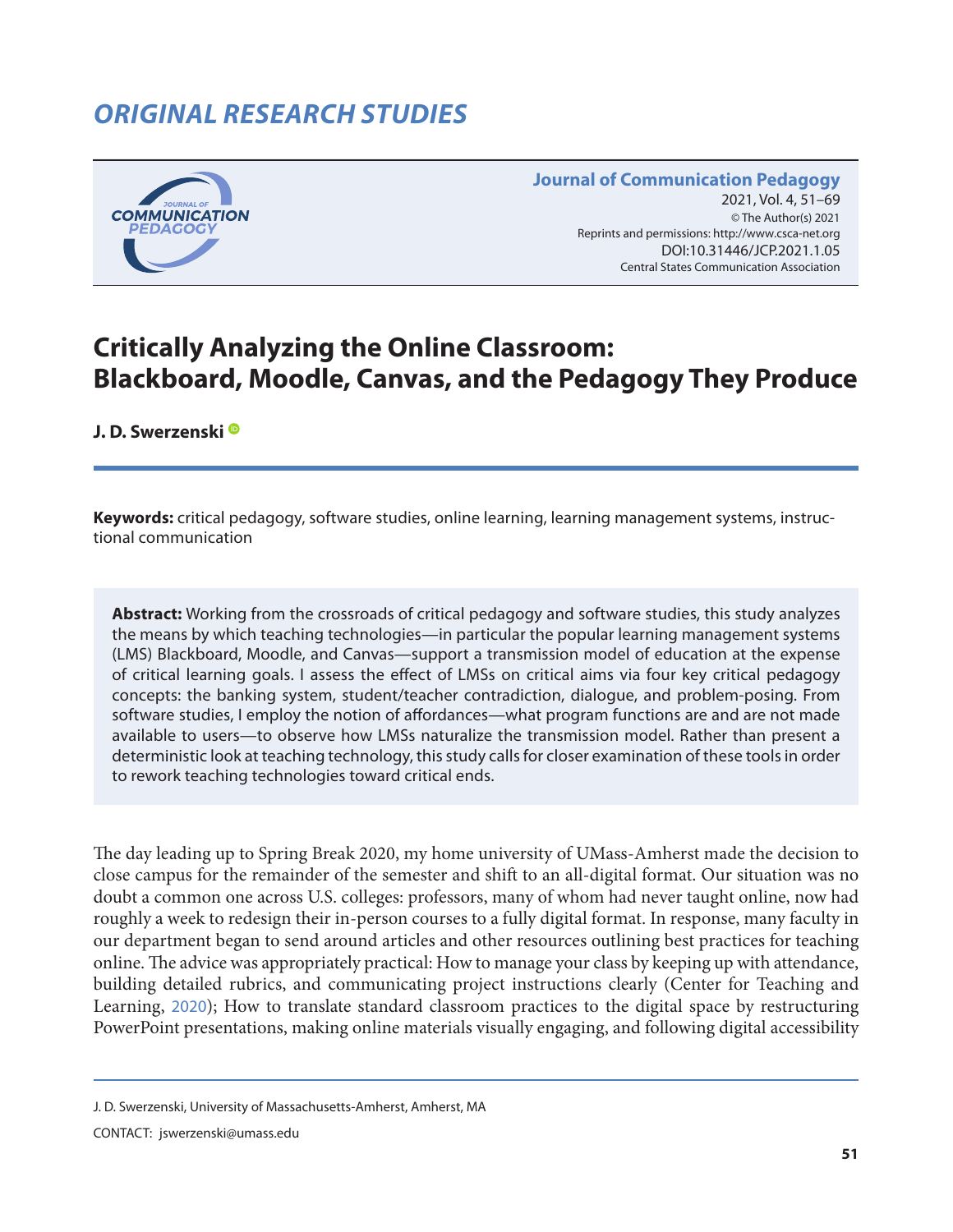standards (Darby, [2019](#page-16-0)); How to best present yourself by ensuring your webcam lighting was good, making lots of eye contact, and keeping thoughts short (Moore & Hodges, [2020](#page-18-0)); and What to make of new online teaching terminology like (a)synchronous, MOOC, and learning management system (Hetsevich, [2016](#page-17-0)). Each article offered functional pragmatic advice. And for the most part, each was unconcerned with the role of critical thought in the online space.

None of this should be too surprising. Quick and dirty solutions were the order of the day; instructors needed to act, not reflect. However, our sudden move to online teaching is unlikely to be just a flashin-the-pan. The trend toward online classes in higher education has been underway for well over a decade now. As of 2019, at least 34% of college students took one or more classes online, with 17% taking all their classes without stepping foot on a traditional campus (Lederman, [2019](#page-17-0)). Many predict that "pandemic pedagogy" will push even more classes into this format, as universities invest heavily in online systems and the training to operate them (Blumenstyk, [2020](#page-16-0); Lederman, [2020](#page-17-0)). Where platforms like Blackboard, Moodle, or Canvas once played a blended role alongside in-class activity, they will likely govern a larger role in our courses going forward. Both the scope and speed of this shift demands that we cast a more critical eye at online teaching tools. As Manovich ([2013](#page-17-0)) notes, no technology is neutral. Like any medium, these tools always assert some degree of influence over content. So to what degree are these online platforms affecting the way we teach?

This study works from the crossroads of critical pedagogy and software studies to analyze how the technology through which online courses are facilitated influences critical thought. My analysis focuses on the three most popular learning management systems (LMSs) currently used in American higher education: Blackboard, Moodle, and Canvas (Edutechnica, [2020](#page-17-0)). These platforms, I argue, perpetuate a transmission model of education in which knowledge is unproblematically transferred from teacher to student (Freire, [1970](#page-17-0)). Although this "transmission logic" has long been a hegemonic force in education, LMSs threaten to naturalize the model via our everyday use of these technologies. Left unchallenged, our increased reliance on LMSs could foreclose critical opportunities to use the classroom space as a platform from which to challenge hegemonic knowledge structures and formulate new understandings of the world.

I operationalize "critical" via four Freirean (Freire, [1970](#page-17-0)) concepts central to critical pedagogy—banking education, student-teacher contradiction, dialogue, and problem-posing—analyzing how each concept is either upheld or undermined within Blackboard, Moodle, and Canvas. From software studies, I employ the concept of affordances, or what a given piece of software does or does not allow users to do (Manovich, [2013](#page-17-0)). By analyzing LMS affordances such as permission settings, learning analytics, grading tools, and other functions, I demonstrate how these teaching technologies ultimately promote a transmission approach in opposition to Freirean pedagogical ideals. To avoid a deterministic view of LMSs or teaching tools in general, I conclude by calling for educators to attend more closely to LMSs and the manner in which they influence pedagogical teaching practices. From this standpoint, we may begin to develop strategies for redeploying these technologies toward more critical ends.

## **Critical Pedagogy in the Online Classroom**

Though software studies and critical pedagogy have not been integrated frequently, together they offer a uniquely powerful set of tools for analyzing learning management systems. Critical pedagogy in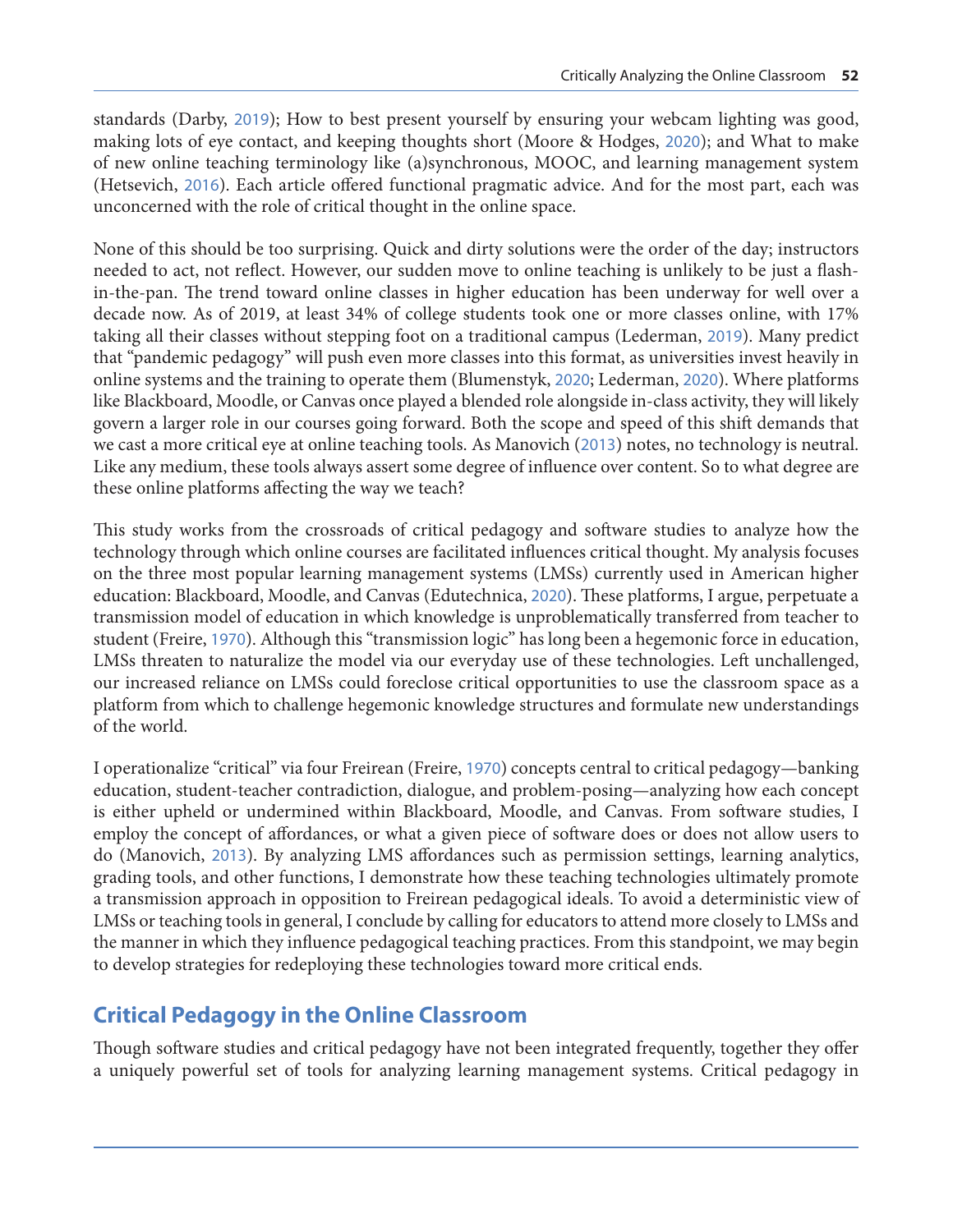particular provides a lens through which to assess and reimagine how teaching occurs in the online space. Freire ([1970](#page-17-0)) first identified and critiqued the "transmission model" of education, a mode of classroom instruction in which knowledge is transmitted from teacher to student. The four Freirean concepts analyzed for this study outline both how to understand the logics behind the transmission system as well as how educators might replace it with critically-minded pedagogy:

- 1. *The banking system*: This skill-and-drill approach positions teachers as holders of knowledge and students as empty receptacles into which the teacher deposits knowledge. As Freire ([1970](#page-17-0)) notes, the performance of both teacher and student is gauged by their adherence to these roles. "The more completely he fills the receptacles, the better a teacher he is. The more meekly the receptacles permit themselves to be filled, the better students they are" (p. 58).
- 2. *The student-teacher contradiction*: The teacher, as the clear authority in the classroom space, authorizes what does and does not count as true knowledge, typically in order to perpetuate hegemonic understandings. Critical pedagogy looks to resolve this power imbalance, or the student-teacher contradiction, by acknowledging both groups as co-producers of knowledge.
- 3. *Critical dialogue*: Working from the equal position as knowledge co-producers, students and teachers share and build on their collective understanding of the world to recognize connections between their individual problems and the social context. For Freire ([1970](#page-17-0)), "only dialogue, which requires critical thinking, is also capable of generating critical thinking" (p. 81).
- 4. *Problem-posing approach*: After building mutual understanding through dialogue, students and teachers move from reflection on the problem into concrete action. This transformation thus requires not just a building of critical understanding of the world but the empowerment to go into the world and change it.

As both a critique of the transmission model and a conceptual framework for offering an alternative, critical pedagogy acts less as a set of structured teaching strategies than a meta-questioning of pedagogical practice itself (Sholle & Denski, [1994](#page-18-0)). My use of these four key Freirean concepts functions in a similar fashion, offering less a set of hard criteria than a questioning framework by which to observe how LMS affordances support critical or transmission style pedagogical approaches.

Software studies provide the tools necessary to adapt Freire's ([1970](#page-17-0)) original critique to fit online learning environments. Originating from McLuhan, Kittler, Hayles, and other media ecologists' focus on how media technologies shape cultural practice, software studies places critical attention on the form (or platform) in which content is transmitted (Manovich, [2013](#page-17-0)). Unlike previous mediums such as radio or television, which exerted relatively small influence over most classrooms throughout the 20th century, software has dramatically reshaped educational practice (Buckingham, [2013](#page-16-0); LeBlanc, [2013](#page-17-0)). Software's ability to act as a meta-medium—capable of simulating a typewriter, encyclopedia, television, or almost any other pre-existing media form—made it highly adaptable to most classroom spaces (Manovich, [2013](#page-17-0)).

Software also overcame the material restrictions of these earlier mediums, allowing users to access content outside the classroom space. Starting from introduction of the PLATO computer-assisted instructional system in 1960, software began to shift the means by which students encountered class materials, their instructors, and their classmates (Watson & Watson, [2007](#page-18-0)). By 2014, over 99% of higher education institutions implemented a content-management system (CMS) of some kind to handle assignment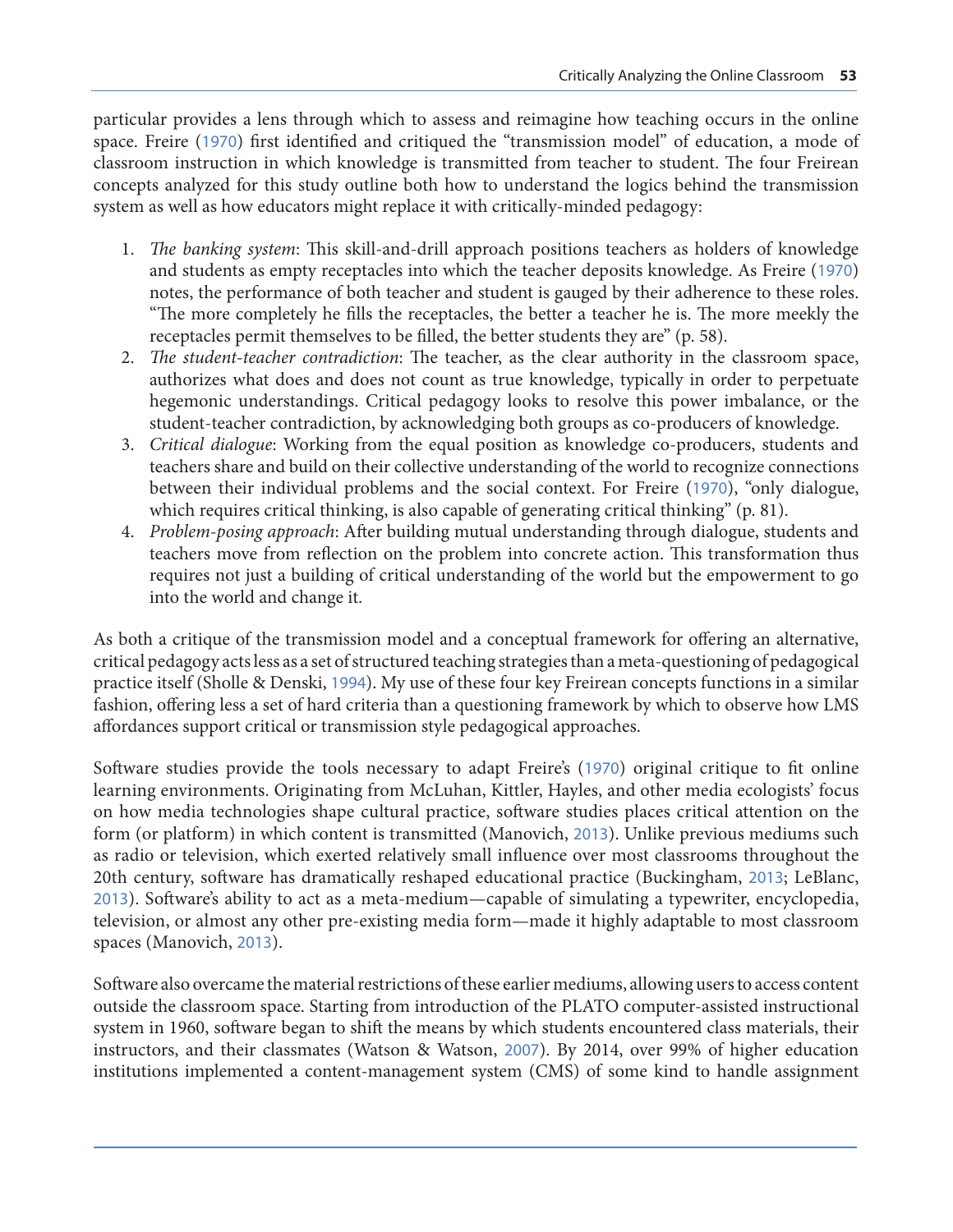submissions, attendance logs, gradebooks, and other administrative tasks (Rhode et al., [2017](#page-18-0)). While CMSs and other related tools worked within the context of an in-person class, LMSs shifted the entire class experience online, providing "the framework that handles all aspects of the learning process" (Watson & Watson, [2007](#page-18-0), p. 28). Since the onset of the pandemic, I argue that LMSs have become normalized in higher education, a reversal of its former reputation as the domain of "less prestigious" institutions such as for-profit colleges (House-Peters et al., [2019](#page-17-0)). Instead, developers built sizable and profitable markets in the corporate world, with business-oriented LMSs including Blackboard for Business, Moodle Workplace, and Bridge hosting leadership development, certification, and other training courses. More recently, attitudes toward online teaching have been shifting within higher education, pushed in part by Harvard, MIT, and Stanford's heavy investment in online platforms like edX and (more likely) the demonstrated earning potential that online classes offered (House-Peters et al., [2019](#page-17-0); Lewin, [2012](#page-17-0)). To meet demand, developers largely repackaged corporate LMS systems to higher education, ensuring that much of the same DNA remained (Coopman, [2009](#page-16-0)).

As a universal language and infrastructure for how our world now runs, software exerts huge, often invisible cultural influence. Moreover, Manovich ([2013](#page-17-0)) and other software studies theorists contend that ignoring the cultural dimensions of LMSs allows educators to understand only "the output that appears on a computer screen rather than the programs and social cultures that produce these outputs" (p. 9). To denaturalize this often-unseen influence, software studies conceives of LMS technologies not as tools merely used by educators, but as environments that actively reshape the encounter between student, teacher, and content. Tracking the affordances given to students and instructors on Blackboard, Moodle, and Canvas offers perhaps the clearest means of making visible this reshaping influence, demonstrating how software directs the user within a given LMS environment based on what functions it does or does not make available (Manovich, [2013](#page-17-0)).

Williamson's ([2020b](#page-18-0)) investigation of learning analytics tools documents Canvas's implementation of predictive algorithms to provide study recommendations, real-time performance feedback, and personalized learning experiences for students. Such affordances actualize a datafied ideal of education the "smart campus" or "University 4.0" as they are often referred—in which the LMS provides not just the teaching environment but conducts much of the actual teaching as well. The push toward this centralized, neoliberal model funnels funding toward the private firms that develop LMSs, with universities paying up to 50 to 60% of student enrollment fees to license a platform like Canvas (Williamson, [2020b](#page-18-0)). Martínez-Guillem & Briziarelli ([2020](#page-17-0)) further track how LMS affordances such as shell classes, in which the content from an online class can be cloned and retaught in subsequent semesters, has recomposed academic labor. Faculty become "mere producers of marketable instructional commodities that they may or may not themselves deliver," a further advancement in this neoliberalization trend in education (Smith et al., [2018](#page-18-0)).

These and other related studies identify online learning environments as critically compromised: set in a transmission model that makes it increasingly difficult to challenge hegemonic knowledge structures. In the following section, I further analyze these forces at play within Blackboard, Moodle, and Canvas. I chart how the affordances of these tools support the transmission model by advancing the banking system and student-teacher contradiction, while inhibiting critical dialogue and problem-posing approaches.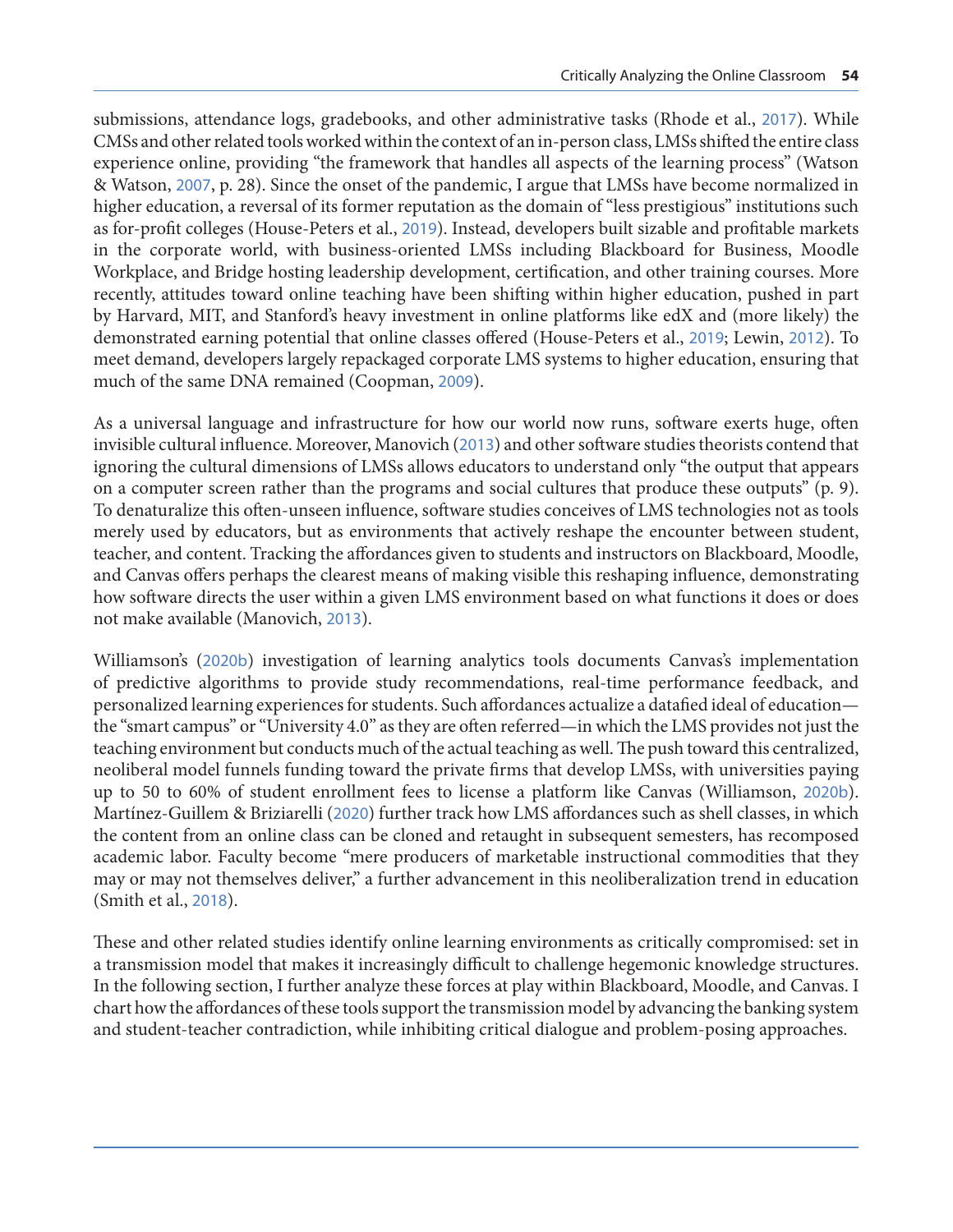## **Analysis**

Results of this analysis are arranged into four pedagogical concept areas. These are the banking system, the student/teacher contradiction, dialogue, and problem-posing. As illustrated in the following paragraphs, unexamined use of LMSs as mere tools for instruction poses a threat to critical pedagogy in higher education.

### **Concept 1: Banking System**

For critical pedagogues, the classroom provides a space for "pedagogical practices capable of creating the conditions for producing citizens who are critical, self-reflective, knowledgeable, and willing to make moral judgments and act in a socially responsible way" (Giroux, [2011](#page-17-0), p. 3). The biggest obstacle to this goal is what Freire ([1970](#page-17-0)) calls the banking system of education. As the underpinning of the transmission model, the banking system sets the educational encounter on the empirical model of data transfer: The effectiveness of a class can be judged on the quantity of information transferred to the student. So to what degree do LMSs implement the banking system?

In analyzing the rhetoric Blackboard, Moodle, and Canvas use to describe themselves, there is a clear emphasis on language such as efficiency, workflow, actionable data, reliability, and flexibility. As pieces of software, it makes sense that these programs would implement the terminology of technical performance. What's more interesting is the means by which they apply this same logic to educational performance.

Blackboard ([2020a](#page-15-0)): "With a modern, intuitive, fully responsive interface, Blackboard delivers a simpler, more powerful teaching and learning experience."

Canvas ([2020a](#page-16-0)): "Open, intuitive, and born in the cloud, Canvas streamlines all the digital tools and content that teachers and students love, for a simpler and more connected learning experience."

Moodle ([2020a](#page-18-0)): "Moodle is a learning platform designed to provide educators, administrators and learners with a single robust, secure and integrated system to create personalised learning environments."

In highlighting the importance of responsiveness, security, intuitiveness, streamlining, and robustness, these descriptions offer a window into the value system at play in each platform. There's a distinctly corporate flavor of much of this language, an artifact perhaps from the business-oriented LMS platforms from which these higher education versions were adapted (Coopman, [2009](#page-16-0)). Beyond corporate jargon, the neoliberal ideology of the corporate world is also applied here. Education is framed in the language of the market, as a transaction of knowledge between instructor and learner (Svensson & Wihlborg, [2010](#page-18-0)). Both teacher and student are treated as consumers, receiving the "content they love" (i.e., personalized environments, responsive interfaces, streamlined tools, etc.). LMSs offer the ideal infrastructure for this flow of knowledge from teacher to student to occur, a neoliberal vision of the university as "high-tech, digitally-driven, data-intensive, and partly automated" (Williamson, [2020b](#page-18-0)). We can see the transmission logic further illustrated through Blackboard's ([2020b](#page-16-0)) "Are Your Courses Exemplary?" rubric: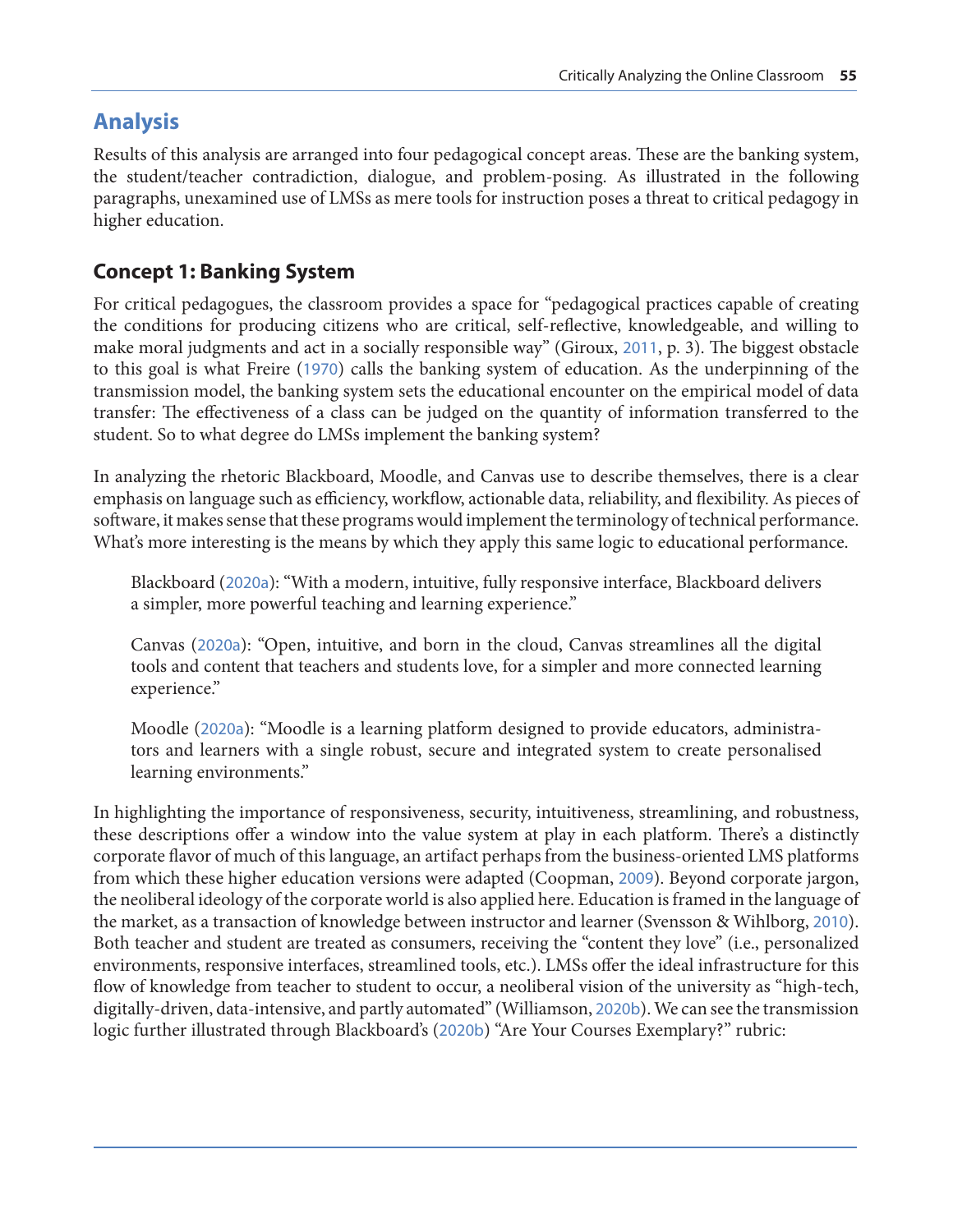## **Blackboard Exemplary Course Program Rubric**

### **Blackboard**

The Exemplary Course Program recognizes instructors and course designers whose courses demonstrate best practices in four major areas: Course Design, Interaction & Collaboration, Assessment, and Learner Support. Submitted courses are evaluated by a peer group of Blackboard clients using the Exemplary **Course Program Rubric.** 

#### SCORES AND VALUES IN THE EXEMPLARY COURSE PROGRAM RUBRIC

The Exemplary Course Program Rubric uses numerical point values for each standard. These point values (from 1 to 5) have been assigned to indicate the relative importance of that standard, with values of 5 representing compulsory standards. Compulsory standards must be met in order to receive an Exemplary course award. The 14 compulsory standards are as follows:

#### **Compulsory Standards:**

- Goals and objectives are clearly written, appropriate for the course level, and aligned to desired outcomes
- Content is made available or "chunked" in manageable segments (i.e., presented in distinct learning units or modules)
- It is clear how the instructional strategies will enable learners to reach course goals and objectives (e.g., instructions or overview of course activities is provided and aligned to course objectives)
- > Course design includes guidance for learners to work with content in meaningful ways (e.g., clear instructions, content outline, video, course orientation) and how to proceed
- > The design and delivery of content integrate alternative resources (e.g., transcripts) or enable assistive processes (e.g., voice recognition) for those needing accommodation
- Course files (e.g., documents, PDFs, presentations) are easily readable by assistive technologies (e.g., screen readers, screen magnification)
- A rubric or equivalent grading document is included to explain how participation will be evaluated
- It is clear to students how performance in an assessment(s) will be evaluated (e.g. rubric, equivalent grading document, section in syllabus)
- > Assessment activities occur frequently throughout the duration of the course
- > Multiple types of assessments are used (e.g., research project, objective test, discussions, etc.)
- Orientation materials explain how to navigate both the LMS and the course
- > Contact information for the instructor is easy to find
- Course/instructor policies (e.g., decorum, behavior, netiquette) are included and easy to find
- > Learners have the opportunity to give feedback to the instructor regarding course design and
- course content both during course delivery and after course completion

#### **FIGURE 1 Blackboard Exemplary Course Program Rubric (**[2020b](#page-16-0)**)**

The standards provided here—goals "aligned to desired outcomes," guidance provided for learners to work "in meaningful ways," orientation materials explaining "how to navigate both the LMS and the course"—all emphasize structure and control, ensuring a smooth transfer of knowledge from instructor to student via technology. In practice, Blackboard's notion of an "exemplary" class differs a good deal from the banking system Freire critiques: we have no authoritative teacher drilling knowledge into docile students in the traditional sense. Yet the top-down orientation of learning remains. As a mediator between teacher and student, LMSs in many respects heighten the tendency toward the banking system by conditioning students on the correct means of "orienting" themselves in the online space to achieve "desired outcomes."

The physical framing of the teacher–student encounter may change, yet the standard of a set sender and receiver or knowledge remains intact. Opportunities for students to become more than a receptacle for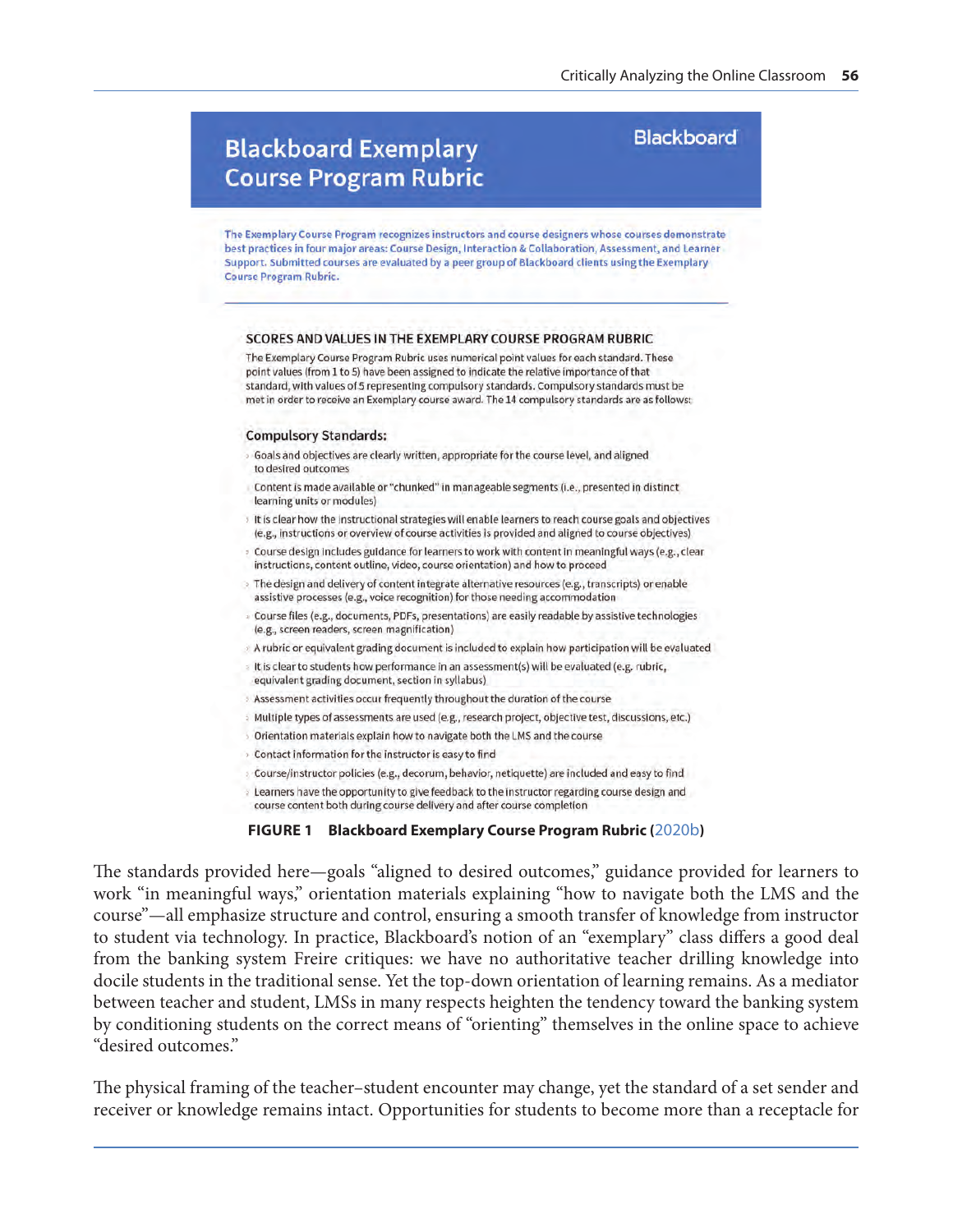knowledge by reversing this one-way flow of information requires working upstream against Blackboard's desired outcomes.

Blackboard's course standards also demonstrate an empirical rationalization of epistemology. Knowledge is framed as a discrete object, with effective pedagogy situated as a process of increasing the acquisition of knowledge objects. Knowledge itself is not questioned, but it is naturalized as an accepted truth. As Giroux ([2011](#page-17-0)) notes, "Under the guise of neutrality, scientific knowledge and all theory become rational on the grounds of whether or not they are efficient, economic, or correct" (p. 33). In this way, classrooms reproduce hegemonic social, political, and cultural beliefs, unable to offer the critical space needed to challenge knowledge claims or systems of power (Darder, [2003](#page-16-0)).

The descriptor "intuitive" used in Canvas and Blackboard promotional language gestures toward this reproduction tendency. The intuition to "know what the user wants" isn't about knowing the user, but in knowing what the user is supposed to do: complete assignments easier, grade faster, and so forth (Blackboard, [2020c](#page-16-0)). The ideal online classroom constructed in these materials thus reproduces not just the transmission model, but the logic of ideal software performance by transferring information from sender to receiver as efficiently as possible. As Martínez-Guillem & Briziarelli ([2020](#page-17-0)) note, the transmission framing of the classroom reflects a larger neoliberal push toward theorizing classes as commodities. "LMSs channel a normalization of connectivity by remediating foundational worldviews of current capitalism, such as free circulation of commodities information, commodification of knowledge, or the logistic annihilation of space by time" (p. 13).

This "annihilation" of spatial and temporal constraints of the traditional classroom afforded by LMSs is not an altogether negative quality for many scholars. For Agarwal ([2013\)](#page-15-0), these systems allow higher education to reach students that might not have had access to the privileged spaces of residential campuses. Classes can also be scaled and repackaged in new ways that have not been available before, affording hundreds or even thousands of students the ability to enroll in a single course (House-Peters et al., [2019](#page-17-0)). Yet giving more students access to the classroom does not equate to empowering them within it. Students are still largely framed as passive receivers of knowledge. It's the teacher's role that changes most in the LMS environment, shifting from the authoritative knowledge provider of the Freirean model to the more sidelined role of online course facilitator. The scalable courses House-Peters et al. describe don't just allow for enrollments well beyond the bounds of a traditional lecture hall; they can also be reused by institutions over and over again. The emergent cottage industry of course building has risen to build these "course shells," with "master teachers" building courses and selling their intellectual property to institutions for a one-time fee (House-Peters et al., [2019](#page-17-0); Martínez-Guillem & Briziarelli, [2020](#page-17-0)). In place of a traditional professor or instructor who formulates the content of the course, these classes can then be run by a "facilitator," a deskilled role in which instructors oversee large, multi-section courses with the majority of content already set in place. These changes shift authority not from teachers to students, but to the course shell, and, by extension, the platform on which it is hosted. As House-Peters et al. ([2019](#page-17-0)) note:

In some cases, 50 percent of gross tuition revenue has gone to the private firm before any money is returned to the higher education partner. This drives not only the need for very large student enrollment numbers, but also puts increasing pressure on instructional costs, forcing many institutions to further 'adjunctify' their teaching workforce with inexpensive, contingent labor. (p. 11)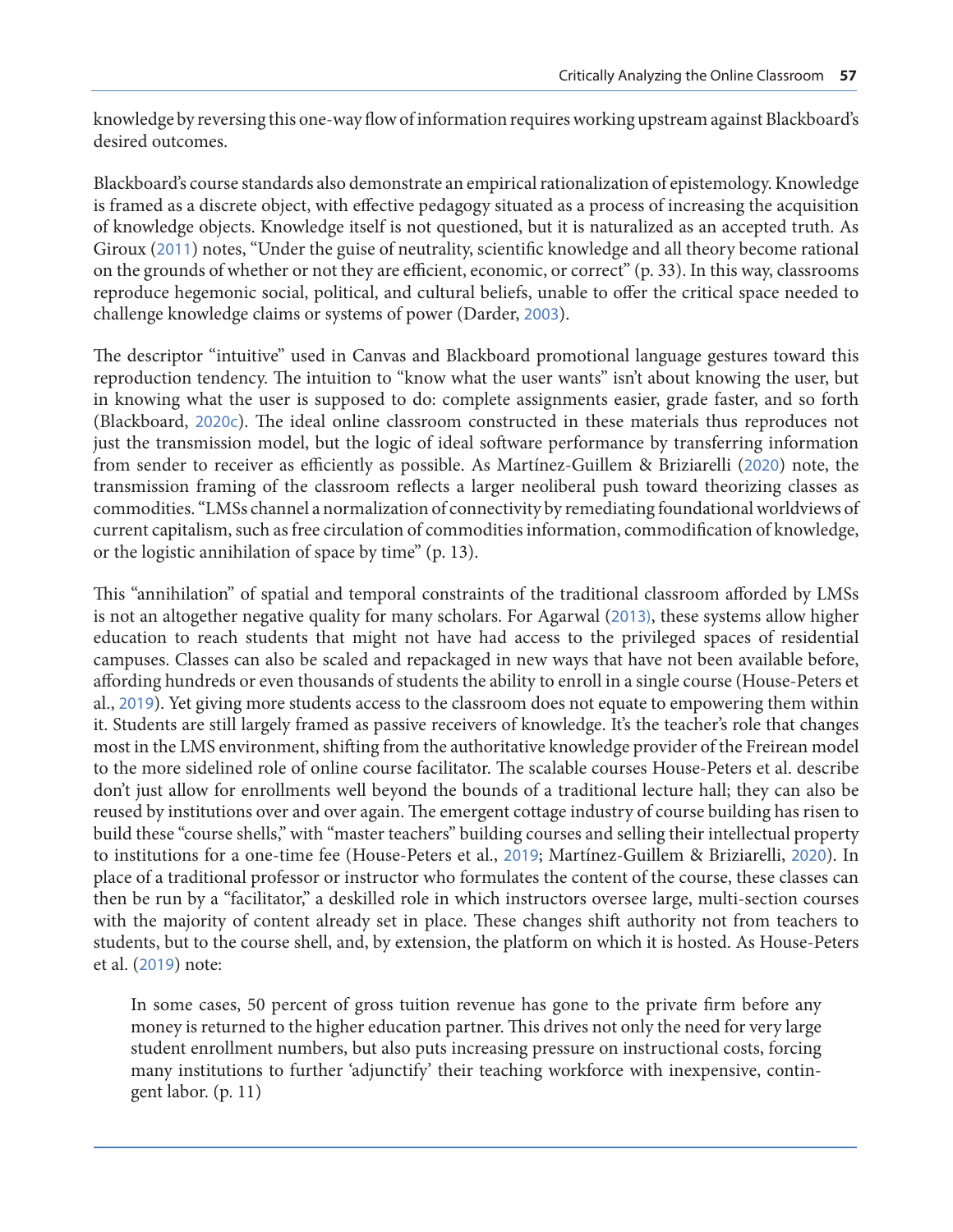Adjunctifying is not only a cost-saving measure, it also strips instructors of their own critical capacity to challenge knowledge structures. LMSs are not necessarily weakening the banking system as restructuring it. Knowledge is not banked from teacher to student, but from system to student, with the teacher taking a tertiary role of facilitator (House-Peters et al., [2019](#page-17-0)). LMSs sell this reimagined transmission model of education to institutions as offering optimal efficiency, allowing the most knowledge to be transferred to the most students using the least number of instructors. Further, the push to mediate (and increasingly automate) all classroom encounters through the LMS further naturalizes hegemonic ideas, mystifying the process by which knowledge can be challenged or created by students or teachers in the classroom. Left unchallenged, LMS systems will heighten the use of transmission approaches in education by further reducing students to mere receivers of content and deskilling teachers such that they too have little control over what or how content is taught.

### **Concept 2: The Student/Teacher Contradiction**

Resisting a transmission approach requires a resolution of what Freire ([1970](#page-17-0)) calls the teacher–student contradiction. Teachers no longer maintain authority over their students by imparting facts to them in a top-down model, but "reconcil(e) the poles of the contradiction so that both are simultaneously teachers and students" (p. 59). For scholars like House-Peters et al. ([2019](#page-17-0)), LMS platforms help resolve the contradiction by destabilizing the power dynamics of teacher and learner. Students, for example, can move through online spaces in ways that were unavailable in traditional classrooms, selecting how, when, and at what pace they wish to engage with course materials, instructors, and classmates. LMSs also decenter the teacher, breaking from the spatial standard of the instructor standing at the head of a class, lecturing down at students that has long typified educational practice. For Gilchrist-Petty ([2018](#page-17-0)), the online environment supports this decentering of teacher authority, with online roles such as discussion leader, content presenter, and peer reviewer affording students "the privilege of having autonomous ownership in the classroom experience" (p. 103).

Even with these advantages, there are other equally powerful ways in which LMSs reinforce the teacherstudent contradiction, or more accurately, the student-system contradiction. The most prevalent of these measures is the use of clearly defined roles within the learning environment, including facilitator, course builder, student, instructor, and grader. Roles provide a clear hierarchy within the online teaching space, and are constantly reified through functions such as permissions settings, assessments, and tracking tools. As owners of the course, instructors are able to assign and withhold permissions related to what students can and cannot add or edit within the platform. Through separate student and instructor views, platforms create separate environments for teachers and students to inhabit, providing different affordances for individual users depending on their ascribed role. Interstitial roles such as facilitator and grader further complicate the LMS ecosystem, ensuring that questions of who does or doesn't have power within the online space are always present for users.

Following this emphasis on power and oversight, platforms like Blackboard and Moodle provide a huge range of tools for instructors to "keep track" of students. The Performance Dashboard tool, for instance, offers "pertinent information about each user's progress and activity" including time of last course access, quantity of discussion board posts, and "review status," a metric used to track students' progress on reviewing specific items (Blackboard, [2020c](#page-16-0)).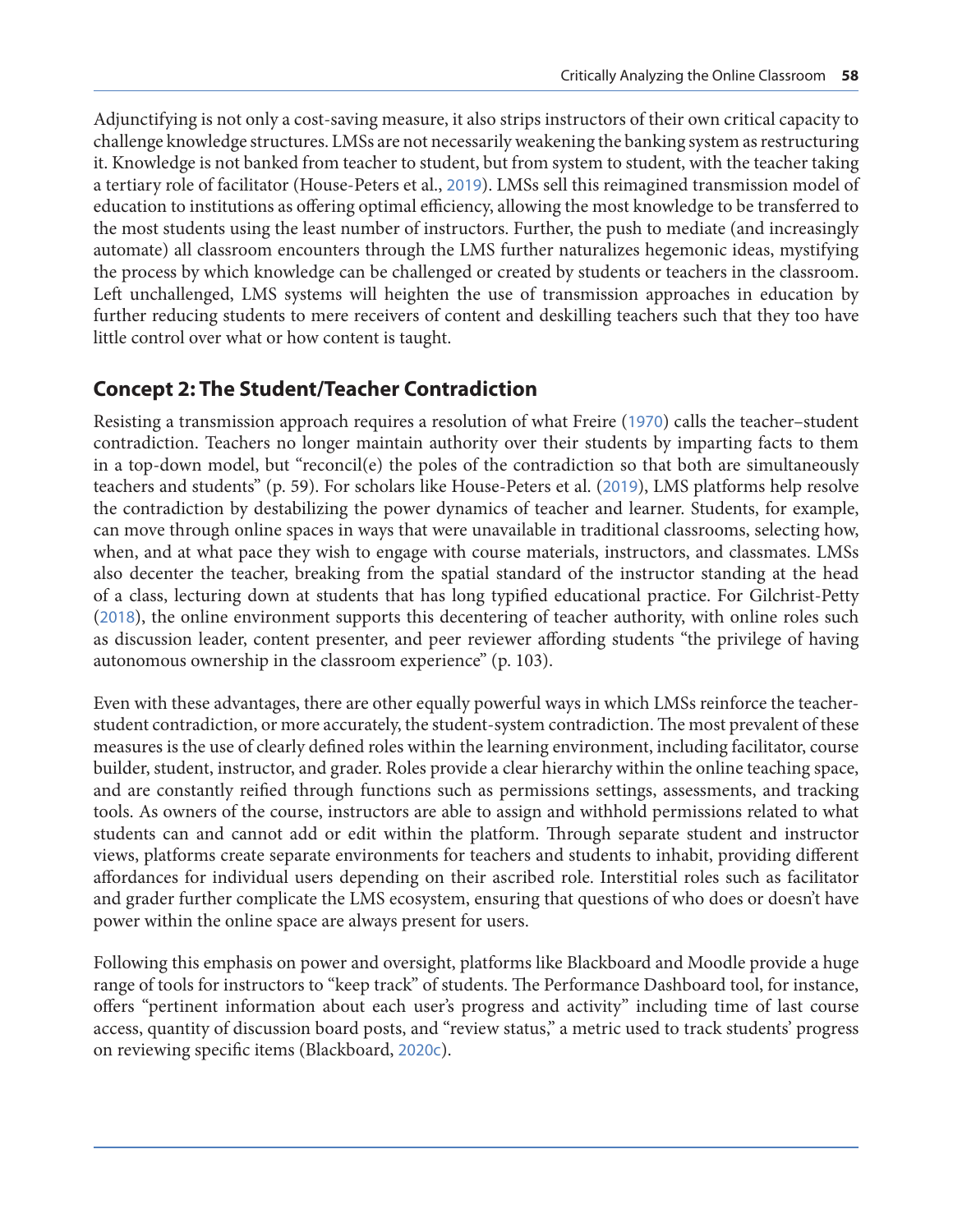

**FIGURE 2 Blackboard's Retention Center sends alerts to instructors triggered by missed deadlines, low grades, minimal activity, not logging in (**[2020c](#page-16-0)**).**

Moodle further provides tools such as "Competencies and Activity Completion" to track "the level of understanding or proficiency of a learner in certain subject-related skills," as well as positive reinforcement functions such as badges and other progress-based awards (Moodle, [2020b](#page-18-0)). Williamson ([2020a](#page-18-0)) records that these sorts of "student surveillance technologies" have been further adopted to "monitor students' virtual attendance, 'proctor' examinations, assess social-emotional learning and well-being, and enable schools to fulfil their safeguarding responsibilities" (para. 13).

In terms of affordances, tracking tools are among the most robust functions on all three LMSs. Appropriately, these functions are perhaps the most visible selling point to universities, with platforms like Blackboard pitching their education analytics tools as helping institutions to "overcome barriers to student success" and "keep(ing) learners on-track to optimize institutional outcomes" (Blackboard, [2020h](#page-16-0)). In line with the transmission model, metrics like "student success" and "institutional outcomes" are predetermined not by the student or even the teacher. Resolving the student-teacher introduction becomes an even more elusive process within the LMS-mediated class as the top-down authority shifts from an embodied instructor to an abstract online system. Instead, teachers and students become more alienated as "automation creep(s) into the pedagogic encounter between educators and students" (Williamson, [2020a](#page-18-0), para. 12).

Tracking and analytics tools are no doubt helpful for instructors, especially given the difficulty of maintaining student engagement in online learning spaces. Yet they further reflect a hegemonic logic of control, one far removed from the critical goal of questioning power (Apple, [2012](#page-15-0); Giroux, [2011](#page-17-0)). Rather than resolve the contradiction between teacher and student so that both might become co-producers of knowledge, power is exerted even more prominently through the top-down authority of the LMS itself, rendering students and teachers less able to collaboratively question hegemonic knowledge structures. LMS platforms may afford new modes of interaction for teachers and students; however, the tracking and constant evaluation of student movement by teachers makes it difficult to view these new modes as enabling greater agency or equality between both groups.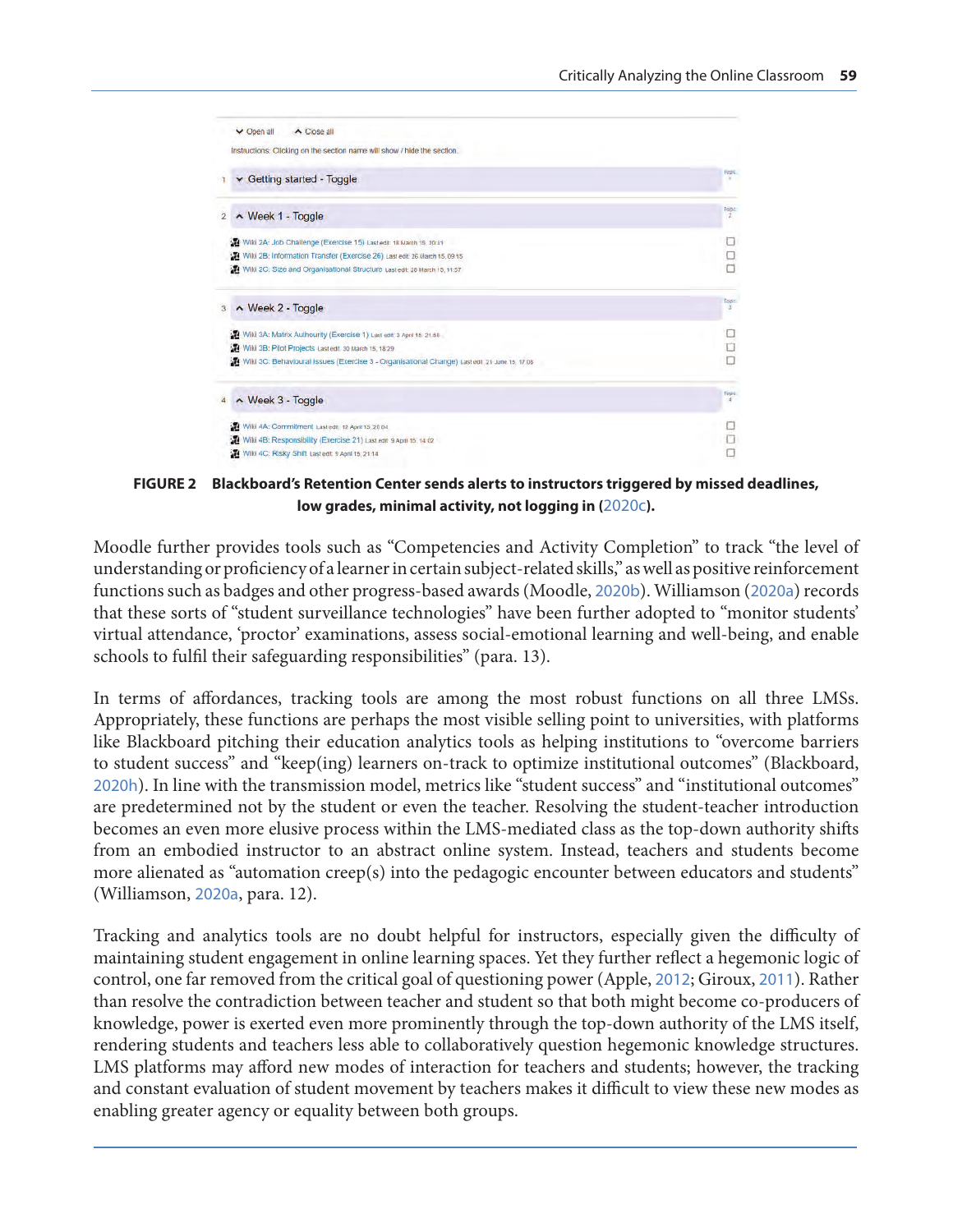### **Concept 3: Dialogue**

For Freire ([1970](#page-17-0)), dialogue acts as a means of engaging students as equals, a full resolution of the teacher– student contradiction in which "teacher-of-the-students and the student-of-the-teacher cease to exist" (p. 67). Framing students as equal participants within the classroom space requires educators to value the cultural and experiential knowledge they hold. For Orelus ([2013](#page-18-0)), "knowledge is acquired through social, cultural, and historical transactions with people and exposure to varying sources of literature" (p. 12). It is through dialogue that knowledge must be "continuously expanded on, re-examined, questioned, and constantly put to tests" (p. 12). Dialogue must then function as a critical process that creates multiple understandings, while moving students and teachers to "often uncomfortable places of learning and unlearning" (Wink, [2005](#page-18-0), p. 48).

For proponents of LMSs, the online format affords new opportunities for interaction not available in traditional classrooms. Communication functions including Announcements, Blogs, Discussion Boards, Direct Email, Group Chats, Journals, and Wikis provide a range of structures for student-tostudent, student-to-instructor, and class wide messaging to occur. House-Peters et al. ([2019](#page-17-0)) note how these tools expand classroom communication possibilities "by facilitating multiple opportunities for engaging in shared learning processes, shifting the computer from a coldly rational information source to a communication medium" (p. 92). LMS messaging functions allow for dialogue between individuals to be unrestricted by physical proximity, opening the academy to many populations who might otherwise be excluded.

Communication is also unrestricted by time. Platforms can mimic the in-person classroom through synchronous learning, staging discussions in the moment (House-Peters et al., [2019](#page-17-0)). However, the majority of messaging functions on Blackboard, Moodle, and Canvas work asynchronously, a format that is often preferred by many students (Caplan, [2005](#page-16-0)). In expanding classroom communication options, new affordances available through LMS platforms can address some of the more salient critiques of critical pedagogy. As Ellsworth ([1989](#page-17-0)) notes, setting dialogue as a pedagogical ideal disciplines students who might feel uncomfortable expressing their ideas in a crowded class situation. For Bali ([2014](#page-15-0)), the high value placed on dialogue is a deeply Western concept, one that has the potential to punish students of different cultural backgrounds for whom such participation is not expected. By contrast, asynchronous means of communication remove the pressure of needing to perform dialogue in the moment, allowing students and teachers to engage in discussion at their own pace. Video and audio recording tools also expand the modes by which students can engage in dialogue, allowing a degree of agency to students not often available in traditional classrooms (Proszak, [2019](#page-18-0)).

Dialogue in critical pedagogy, however, is not just about the format of the discussion, but in its content. So can LMS platforms enable critical dialogue? All three platforms certainly provide functions for this sort of dialogue to thrive. For instance, in Blackboard's Reflective Learning feature, "students can use a journal or blog to collect observations, thoughts, concerns, notes, progress, and opinions that may not be shared otherwise" (Blackboard, [2020d](#page-16-0)). Moodle and Canvas's Wiki functions likewise allow students to contribute their own knowledge to the course: "There is usually no central editor of a Wiki, no single person who has final editorial control. Instead, the community edits and develops its own content. Consensus views emerge from the work of many people on a document" (Moodle, [2020c](#page-18-0)). Functions like the Wiki feature offer the potential to destabilize rigid teacher/student roles within LMSs as well as offer the opportunity for student-driven dialogue to flourish in the online space.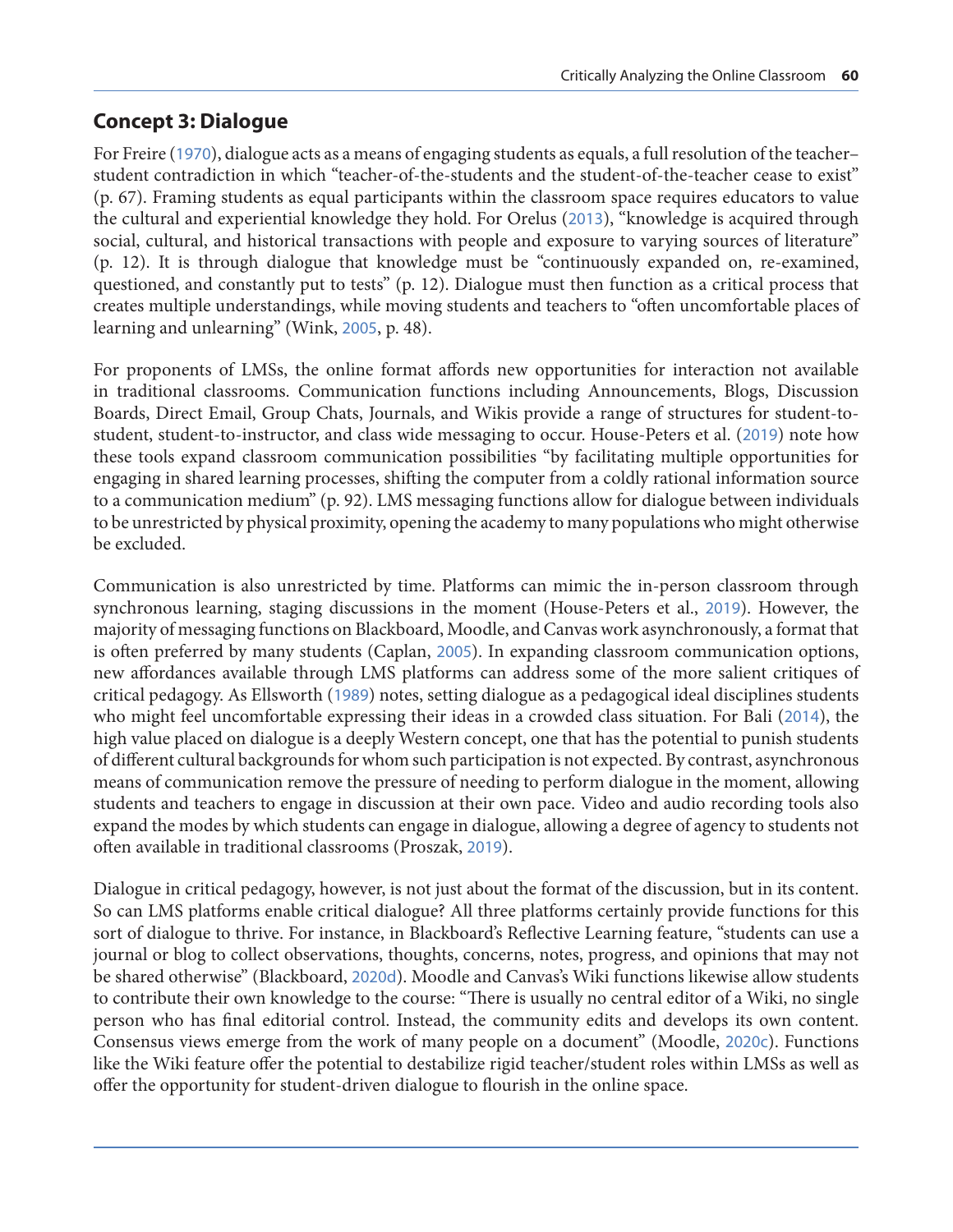|                       |                                  | <b>Performance Dashboard</b> |         |                                   |                                            |                         |                     |                            |                                  |                |
|-----------------------|----------------------------------|------------------------------|---------|-----------------------------------|--------------------------------------------|-------------------------|---------------------|----------------------------|----------------------------------|----------------|
| Last<br>Name          | <b>First</b><br><b>Name</b><br>△ | Username                     | Role    | Last<br>Course<br>Access          | Days Since<br><b>Last Course</b><br>Access | Review<br><b>Status</b> | Adaptive<br>Release | <b>Discussion</b><br>Board | Customize<br>Retention<br>Center | View<br>Grades |
| <b>Dubois</b>         | Alyssa                           | adubois                      | Student | Feb 15,<br>2013<br>12:01:31<br>PM | 4                                          | 0                       | ¢                   | 3                          | 3/5                              | $\overline{8}$ |
| Farrell<br><b>SHO</b> | Andy                             | afarrell                     | Student | Feb 18,<br>2013<br>1:26:48 PM     | $\bar{1}$                                  | ò<br>w.                 | G                   | $\overline{3}$             | 1/5                              | $\approx$      |
| Cooper                | <b>Ashby</b>                     | acooper                      | Student | Feb 19,<br>2013<br>9:21:39 AM     | $\mathbf{0}$                               | $\mathbf 0$             | Ò                   | $\mathbf{0}$               | 1/5                              | $\frac{1}{2}$  |
| Lopez                 | <b>Bruce</b>                     | blopez                       | Student | Feb 19,<br>2013<br>9:23:47 AM     | $\circ$                                    | O.                      | Ù                   | $\mathbf{I}$               | 1/5                              | $\frac{1}{20}$ |

**FIGURE 3 Moodle's Wiki feature allows students and instructors to post new articles, edit each other's contributions, and add content. Wikis are self-contained within the class Moodle page (**[2020c](#page-18-0)**).** 

For all these potential benefits, LMSs' emphasis on grading dialogue seems to undercut many opportunities for critical engagement. Blackboard champions grading discussions and other vehicles for classroom dialogue as "encourag(ing) thoughtful contributions" and "let(ting) them know how they performed and can shape the improvement of future interactions" (Blackboard, [2020e](#page-16-0)). There is certainly a practical logic to rewarding certain students for posting thoughtful responses or punishing others for writing only a few words to collect participation points. Grading discussion posts also acts as a means of ensuring that students participate in classroom dialogue at all, often a difficult task in online courses when instructors make posting voluntary (Burke & Fedorek, [2017](#page-16-0)).

Yet graded discussions, like many LMS features, reflect an empiricist logic of knowledge acquisition. Discussions are not a mode of self-expression, but a task requiring a correct demonstration of information. For many reading response-style posts, the pressure to receive full points compels students to summarize the text rather than offer their personal interpretation on, problems with, or misunderstanding of it (Mintz, [2020](#page-18-0)). Grading reinscribes teachers and the authorized text as the ultimate authority, foreclosing opportunities for students to speak back or engage on their own terms. From a critical pedagogy perspective, authentic dialogue at the level of student and teacher is impossible so long as these power dynamics remain in play.

There are other problems to consider with the student-to-student dynamic as well. Dialogue, as Freire ([1970](#page-17-0)) conceives it, is a process of relationship building, of forging understanding. Given this, it's worth considering the quality of dialogue generated through LMSs. Graded discussions often work against this ideal, with students incentivized to collect points by posting rather than engaging with each other's ideas. The introduction of grading tools for discussions and other assignments further hinders authentic dialogue by automating the assessment process. For example, Blackboard's AI-assisted "discussion analysis" function provides metrics including length of post, sentence complexity, critical thinking level, and word variation, all means by which instructors can more easily calculate grades (Blackboard,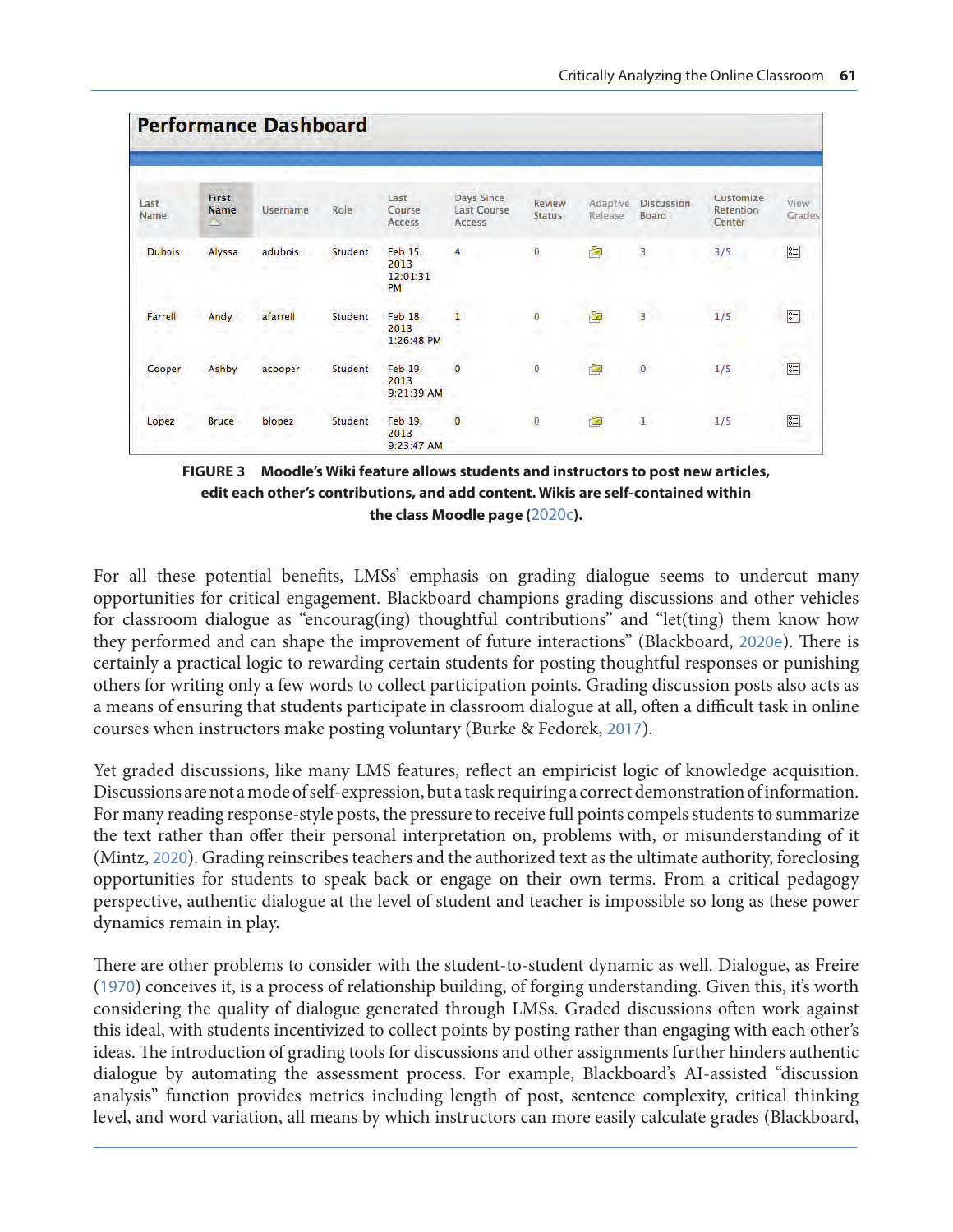[2020e](#page-16-0)). Such tools reinforce the notion that the value of a given post is predicated on the students' ability to reproduce information from the course rather than challenging or elaborating on this knowledge they receive.

The scalability of LMSs can also counteract their ability to provide a platform for dialogue in which understanding can be achieved. Within a large online class, it is easy for students to feel anonymous, or perhaps worse, unaccountable, a trend seen recently with "zoombombing" and other trolling efforts to disrupt classes (Lorenz & Alba, [2020](#page-17-0)). Considering the many affordances LMS platforms offer for teachers and students to interact, there is great potential not only to recreate in-person dialogue, but also to conceive more inclusive means through which dialogue can occur. Tools like Wikis and Discussion Boards point to this promise, allowing students to pool collective knowledge and build and share their own experiential and cultural knowledge on a range of subjects. As Gilchrist-Petty ([2018](#page-17-0)) notes, taking participation grades can be a valuable tool for building classroom dialogue and understanding, given that instructors provide students with a wide range of outlets through which students can participate. However, this form of dialogue must be given a place to thrive within online learning spaces, an effort that will require educators to work against many of the affordances that are offered by LMS developers.

### **Concept 4: Problem-Posing**

In opposition to the transmission model, Freire ([1970](#page-17-0)) offers the problem-posing method of education. Through the process of problem-posing, students name the problem, reflect on it, and formulate actions that set out to resolve it. Action might take many forms, be it challenging harmful representations by producing alternative media texts or resisting oppressive policies through political organizing efforts. For Suoranta et al. ([2005](#page-18-0)) the power in problem-posing comes in the ability "for human beings to apprehend their reality as social beings and to equate knowledge with power. Knowledge should not passively reflect the real world but rather knowledge should allow the human being to actively influence reality and its development" (p. 200). Problem-posing is at the heart of transformative movements such as Critical Activism Pedagogy, which aims to "put meat on critical pedagogy's theoretical bones" by "providing students with real-life opportunities to act collectively against injustice" (Frey & Palmer, [2017](#page-17-0), p. 26). The problem-posing approach aims to push students away from the passive role of learner and toward that of community organizer, social justice advocate, and change agent (Artz, [2017](#page-15-0)).

One of the more powerful ways LMS platforms support problem-posing methods is by affording the use of multimedia tools. As a metamedium, online teaching software naturalizes the use of video, social media, and web texts, making it particularly easy to bring the sorts of media content that plays a significant role in most students' everyday lives into the classroom (Coiro, [2003](#page-16-0)). Beyond modernizing classroom materials, the integration of multimedia also offers students the chance to "assess, analyze, and evaluate messages across different media" (Proszak, [2019](#page-18-0), p. 128.) For House-Peters et al. ([2019](#page-17-0)), the opening of who can be in a class and what content be deployed within it also has powerful potential for research-based courses:

The creation of new kinds of integrated publics—in classrooms, in communities, in networks—can offer sites for engagement and learning while, at the same time, function as research contexts for considering issues of identity, globalization, and the tacit barriers inhibiting meaningful understanding within and between diverse groups of people. (p. 95)

Bringing in multimedia texts cannot be a gimmick with which to attract student attention, but must act as a means of opening up conversations around representation and identity (Share, [2009](#page-18-0)). The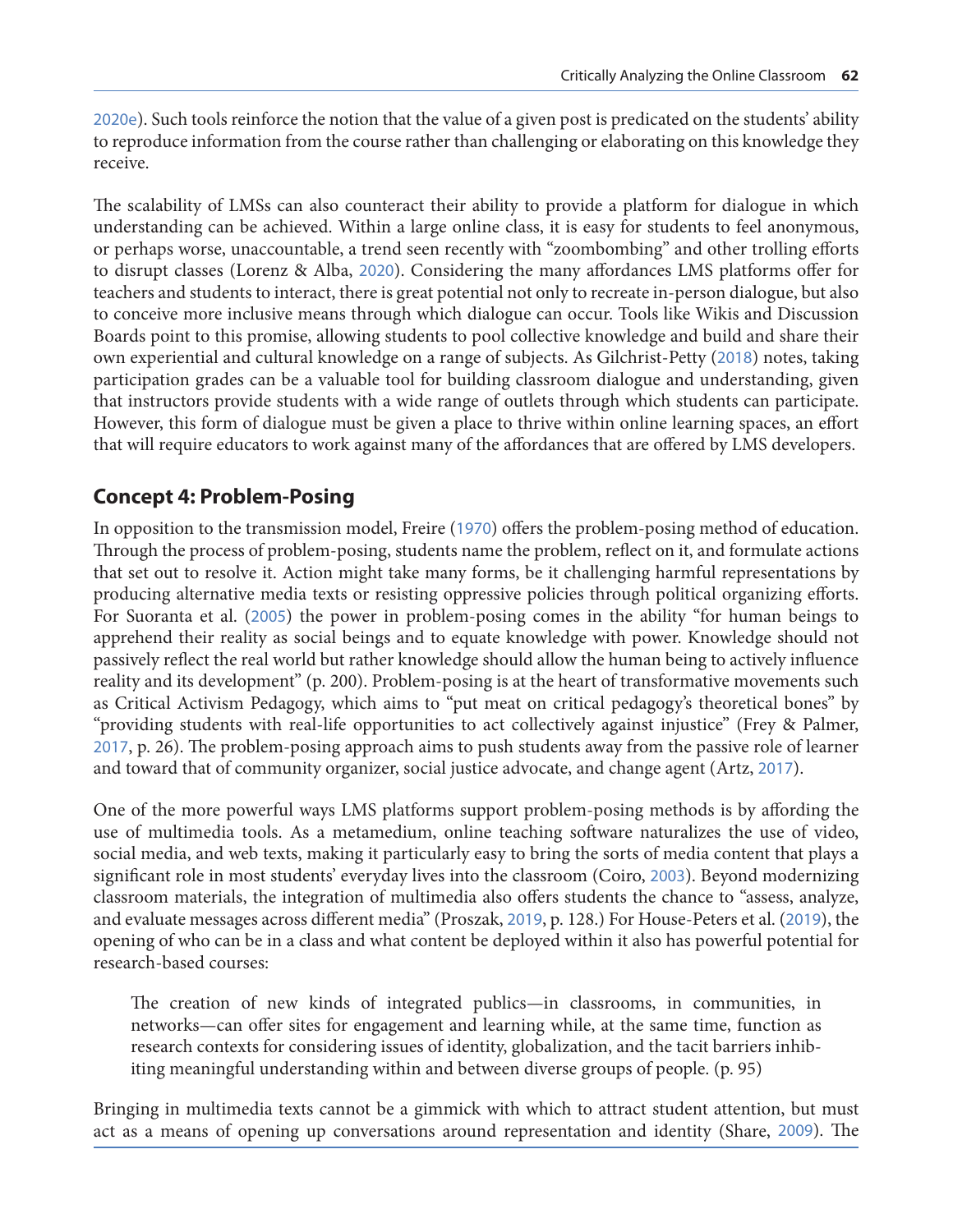integration of video, audio, and other multimodal tools also allows students to create projects outside of the traditional essay while engaging subjects that affect their communities and lives more closely. Goodman ([2003](#page-17-0)), Morrell et al. ([2013](#page-18-0)), Share ([2009](#page-18-0)), and other critical media literacy scholars have demonstrated the power of multimedia projects as a form of student action, offering students the ability to speak back to hegemonic representations through the production of their own texts. LMS platforms offer an infrastructure through which video and other assignments can be submitted and evaluated, opening opportunities for instructors to integrate more multimedia assignments into their teaching. By giving students an "active role in sharing video, audio, and text materials," these affordances can build media literacy skills and prompt critical reflection (Proszak, [2019](#page-18-0), p. 128).

| Home                                  | Scenario 1 - Video Response Assignment                                                                            |
|---------------------------------------|-------------------------------------------------------------------------------------------------------------------|
| Announcements                         |                                                                                                                   |
| <b>Discussions</b>                    | Submitting a website url, a media recording, or a file upload<br>Due No Due Date<br>Points 10                     |
| Grades                                | Please post a video of yourself in response to this scenario below:                                               |
| People                                | Scenario: You have just rescued a civilian and they want to give you some money in thanks. What do you say to the |
| <b>Assignments</b>                    | person? Please upload a video with your response as if you are talking with the person.                           |
| Pages                                 |                                                                                                                   |
| Syllabus                              |                                                                                                                   |
|                                       |                                                                                                                   |
| Quizzes                               |                                                                                                                   |
| Modules                               |                                                                                                                   |
|                                       |                                                                                                                   |
| Conferences                           | File Upload<br>Website URL<br><b>Google Doc</b><br>Media<br>Office 365                                            |
|                                       | Copy and paste the link to the web site you'd like to submit for this assignment.                                 |
| Files<br>Collaborations<br>Office 365 | R<br>Website URL:                                                                                                 |

**FIGURE 4 Canvas's (**[2020b](#page-16-0)**) video response assignment function, which allows students to upload video footage from a range of sources including YouTube, Google Drive, or local files.**

Yet despite the capability of LMS platforms to host multimedia content, these affordances are directed primarily at instructors and course builders. For students, there are relatively few opportunities to contribute their own multimedia content within the LMS environment. Posting a video on a discussion board to Moodle or Blackboard requires students to upload an existing video file rather than providing the tools to record it within the platform. Adding audio or image content may also be hampered by file type or size restrictions. For assignments, multimedia functionality is limited even further. Only Canvas currently offers a dedicated function for multimedia assignments that allows instructors to view video content or mark up images within the system (Canvas, [2020b](#page-16-0)). On Blackboard and Moodle, the submission process for a video assignment requires students and instructors to use third-party apps to create, view, and store content. These workarounds make it difficult for students to utilize multimedia within the given structure of the LMS, let alone afford them an active role in sharing video, audio, or digital materials within the online course environment.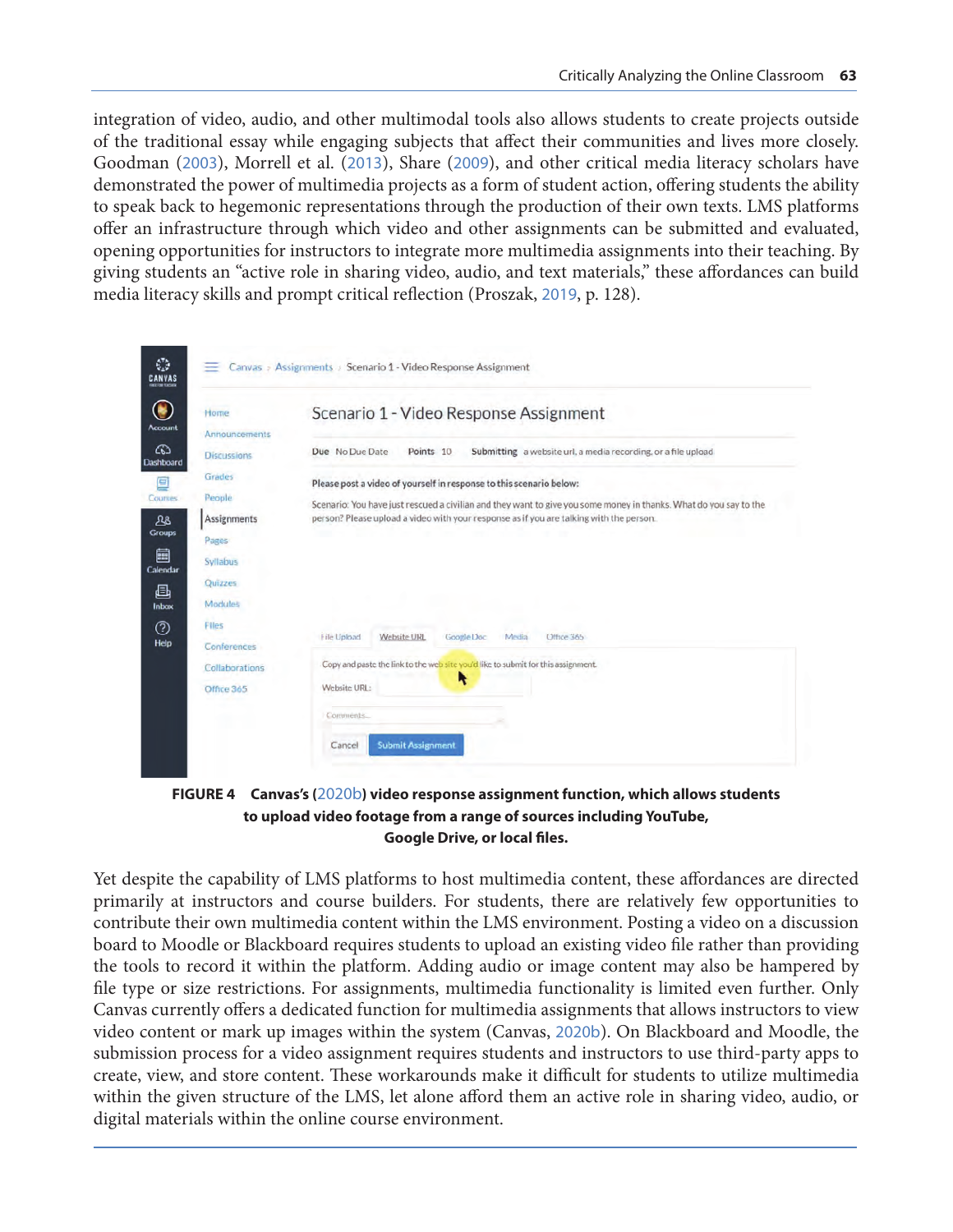By contrast, all three LMSs afford a range of functions for submitting and grading text-based content. Integrated assessment features like TurnItIn, SafeAssign, and ULTRA provide plagiarism detection and faster workflow between graders. Blackboard, Moodle, and Canvas also come stocked with pre-set templates for quizzes and essays that give instructors multiple options for creating text-only assignments. Emphasizing text-based forms makes business sense. For one, doc and pdf files are far less taxing on LMS servers than gigabyte-sized video or audio clips. Text is also easier to analyze, making it the ideal format for the predictive grading tools and learning analytics that LMSs are eager to have universities adopt (Williamson, [2020b](#page-18-0)).

So while it is possible to implement multimedia projects in the online space, LMS platforms direct users away from multimedia usage by affording limited functionality to these tools. By contrast, the robust functions offered for creating, receiving, and assessing text-based assignments normalize these forms as the standard student "work" on the platform.

There are also issues of efficacy and ethics to consider in looking to transform the world through problemposing approaches via an online class. While online courses may seem to offer an ideal space for the "integrated publics" House-Peters et al. ([2019](#page-17-0)) describe to emerge, it's worth questioning how these new publics can offer any meaningful action. For Dean ([2005](#page-17-0)), this issue is one of communicative capitalism. Online communication tools may provide means of connection, yet action is foreclosed in the digital space, where it is unable to affect real-world change. While Dean offers a relatively pessimistic view of online activism, her critique points to the need to ensure "transformative" actions result in meaningful change in the physical as well as the digital world.

There is then the matter of whether LMSs provide a safe environment for any problem-posing action to occur. For one, the institutional relationship between universities and LMS providers means these platforms have access to students and teachers' personal data. From Blackboard's ([2020f](#page-16-0)) Terms of Use:

Any information that you provide to Blackboard, including first name, last name, email address, and any other information including personal information you have provided, may provide, or may be collected by us in connection with your use of the Products will be collected, maintained and used in order to provide the Products to you or your institution. (para 8)

As the company's Privacy Statement further details, Blackboard retains the rights to "share personal information with partners and other third parties," "transfer information outside the country," and use personal data to "conduct marketing to promote our products and services" (Blackboard, [2020g](#page-16-0)). Beyond personal data, there is also the issue of content students might create and upload to the platform. From Blackboard's ([2020f](#page-16-0)) Terms and Services:

By submitting, posting or displaying Content on or through the Products, you grant us a worldwide, non-exclusive, royalty-free license (with the right to sublicense) to use, host, store, copy, reproduce, process, adapt, modify, publish, transmit, create derivative works from, communicate, display, and/or distribute such Content in any and all media or distribution methods (now known or later developed) as part of providing any of the Products. (para 11)

Of the three platforms, Blackboard is an outlier in its claims to user data. From Canvas's ([2020c](#page-16-0)) Terms of Service Agreement: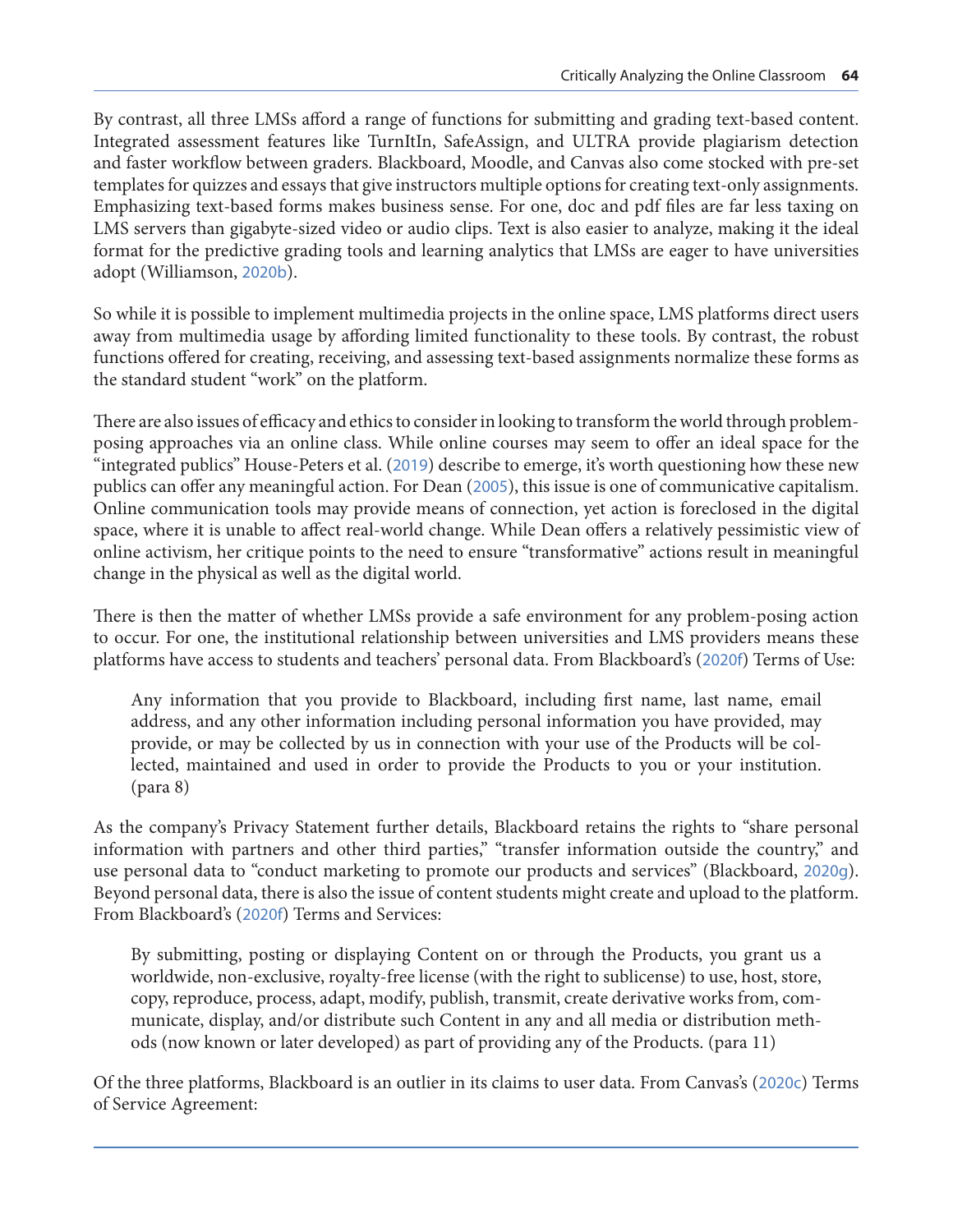When you use our Service, you provide us with things like your files, content, messages, etc. ("Your Content"). Your Content is yours. You represent that you have all necessary right, power, and authority to use the Service and share Your Content and will comply with all applicable laws when doing so. (para 3)

While this is good news for those whose institutions use Canvas (Moodle lists similar protections in its Terms of Service), the choice of whether or not to consent to sharing personal information or work is typically not one instructors or students are given. As Williamson notes ([2020b](#page-18-0)), the ability of LMSs to collect data is the basis of their value. This datification approach ensures LMSs can automate many of the roles once ascribed to the instructor via predictive grading, virtual attendance records, and engagement scoring. The increased adoption of these tools will further make the LMS indispensable to institutions. By extension, it is necessary for students and instructors to participate on whichever LMS is provided by their university, with no chance to question their privacy or intellectual property rights. So while platforms may offer a feasible platform for students to engage in potentially radical or social changeoriented activities, the monitored nature of these environments raises difficult questions as to whether these are safe contexts for learners or educators to pursue transformative work.

### **Conclusion**

As courses in higher education increasingly migrate online, LMS will play a more pronounced role in shaping educational practice. The direction of this influence is toward a transmission model of education, a force exerted tacitly via the affordances these technologies extend to students and teachers. In emphasizing a streamlined transfer of information via their software, LMSs advance a banking model of education in which students are treated as empty receptacles of knowledge rather than producers of it. The optimal online classroom functions as a portal through which knowledge is transferred as efficiently as possible, against the Freirean vision of the classroom as a space in which to challenge hegemonic knowledge structures and build collaborative understandings. LMSs do not resolve the student-teacher contradiction but shift authority from the teacher to the system itself. Through permissions and defined roles, LMSs antagonize and alienate both teachers and students from forging common understanding. The robust learning analytics, engagement scores, and tracking tools afforded by LMSs also advance the empiricist logic of the transmission model. Education is framed as a process of acquiring knowledge objects, a datafied ideal in which the platform ensures users perform correctly in their given role. Knowledge itself is naturalized in its transmission, foreclosing opportunities for both students and teachers to question the hegemonic beliefs underpinning the information being transferred.

Multimodal and asynchronous discussion tools afford new ways for dialogue to occur in the classroom; however, the potential for this dialogue to achieve critical pedagogy goals of sharing personal experience, creating new understandings, or challenging hegemonic beliefs is undermined by an insistence on graded responses. When augmented by AI-assisted grading tools, LMS grading functions privilege the reproduction of old-school assessment and tracking standards, rewarding students for rehashing precoded responses instead of expressing divergent or original views. Finally, the ability to enact change via a problem-posing approach is sapped by a lack of robust student creation tools as well as a perpetuation of traditional text assignments as "real" student work. LMS data collection practices further make platforms dubious spaces from which to engage critical reflection or stage transformative action.

Left unchallenged, LMSs will likely reproduce a transmission model of education, rendering it difficult to stage critical reflection or action. Yet while platforms like Blackboard, Moodle, and Canvas do exert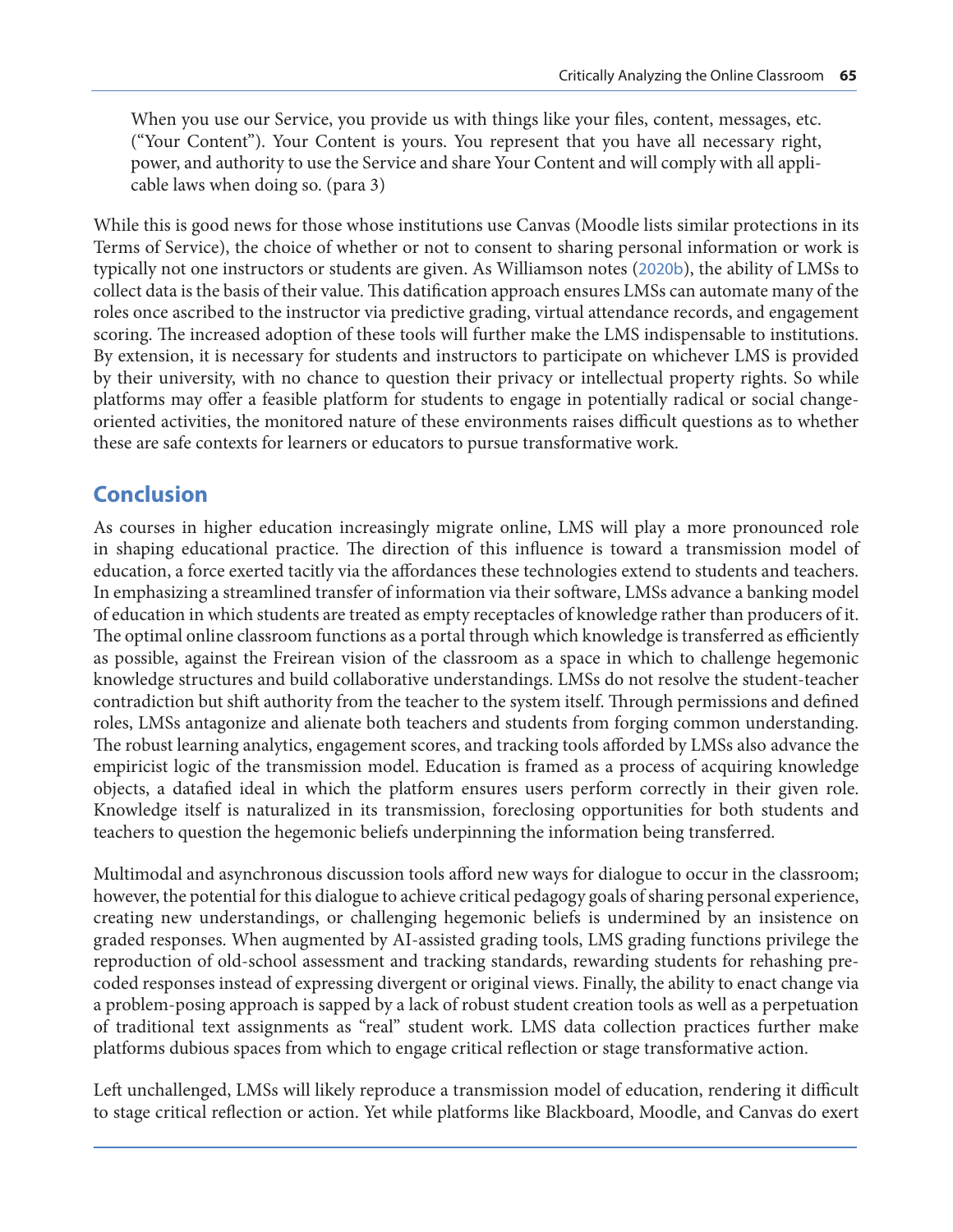<span id="page-15-0"></span>great influence, they need not dictate all educational practice within the online learning environment. Rather than adopt tools as they emerge, educators must work to adapt these tools to fit their own pedagogical goals. Taking pedagogical control first requires a critical appraisal of the LMS platform itself, one requiring an understanding of the technical, ethical, and legal dimensions of the tool. For example, if the goal is to create authentic dialogue, an instructor can adapt the permission settings on a standard discussion board so that students are able to post new threads, upload multimedia content to posts, and edit their own content. In line with Gilchrist-Petty's ([2018](#page-17-0)) recommendation, instructors can assess engagement in classroom dialogue not by word count or the metrics provided through default "discussion analytics" functions, but via a range of alternate participatory actions also available on the platform such as replies to other posts or peer feedback activities. If the goal is to empower students in the classroom, instructors must stay vigilant to the LMS tendency toward datafication, surveillance, and automation. So while grading assistants like TurnItIn or Discussion Analytics may potentially save time, these tools rarely reward the sorts of critical responses teachers may value. If the goal is to have students create transformative work, instructors might have to dig deeper into the platform to find tools aligned with these goals. Collaborative features like Wikis break out of the transmission model by giving value to the information students contribute within the online classroom environment. Proszak's ([2019](#page-18-0)) use of peer review discussion leader roles, while often complicated to set up, can also provide students a valuable sense of agency often missing in the LMS-sanctioned transmission model. Or given the technical and privacy issues of many LMSs, Green and Chewning's ([2020](#page-17-0)) suggestion of using primarily open-source software—while relegating LMS usage to the minimum degree mandated by one's institution—might be necessary to better achieve critical goals.

Adapting LMSs to support critical goals is uphill work. The bevvy of assistive features and learning tools Blackboard, Moodle, and Canvas offer to instructors do make teaching easier. And given the rushed introduction many had to these platforms post-pandemic, it makes sense to go along with what the tool offers rather than challenge it at every click. Yet as LMSs settle into a more permanent role within higher education, going along is less an option, especially for educators who value the classroom space as a critical platform from which to challenge harmful representations, build collective understanding of the world, and empower student voice. We must build out from a commitment to these critical teaching practices and employ online teaching tools in ways that enable authentic dialogue, critical reflection, new understanding, and meaningful transformation to emerge.

## **References**

- Agarwal, A. (2013, December 9). Unbundling: Reimagining higher education. *Huffington Post*. [https://](https://web.archive.org/web/20210423114018/https://www.huffpost.com/entry/unbundled-reimagining-higher-education_b_4414048) [web.archive.org/web/20210423114018/https://www.huffpost.com/entry/unbundled-reimagining](https://web.archive.org/web/20210423114018/https://www.huffpost.com/entry/unbundled-reimagining-higher-education_b_4414048)[higher-education\\_b\\_4414048](https://web.archive.org/web/20210423114018/https://www.huffpost.com/entry/unbundled-reimagining-higher-education_b_4414048)
- Apple, M. W. (2012). Cultural politics and the text. In *Knowledge, power, and education* (pp. 178–195). Routledge. <https://doi.org/10.4324/9780203118115>
- Artz, L. (2017). A call for an ethic of transformation in communication activism education. *Communication Education*, *66*(3), 369–371. <https://doi.org/10.1080/03634523.2017.1290813>
- Bali, M. (2014). Why doesn't this feel empowering? The challenges of web-based intercultural dialogue. *Teaching in Higher Education*, *19*(2), 208–215. <https://doi.org/10.1080/13562517.2014.867620>
- Blackboard. (2020a). *Blackboard learn*. [https://web.archive.org/web/20210531212730/https://www.](https://web.archive.org/web/20210531212730/https://www.blackboard.com/teaching-learning/learning-management) [blackboard.com/teaching-learning/learning-management](https://web.archive.org/web/20210531212730/https://www.blackboard.com/teaching-learning/learning-management)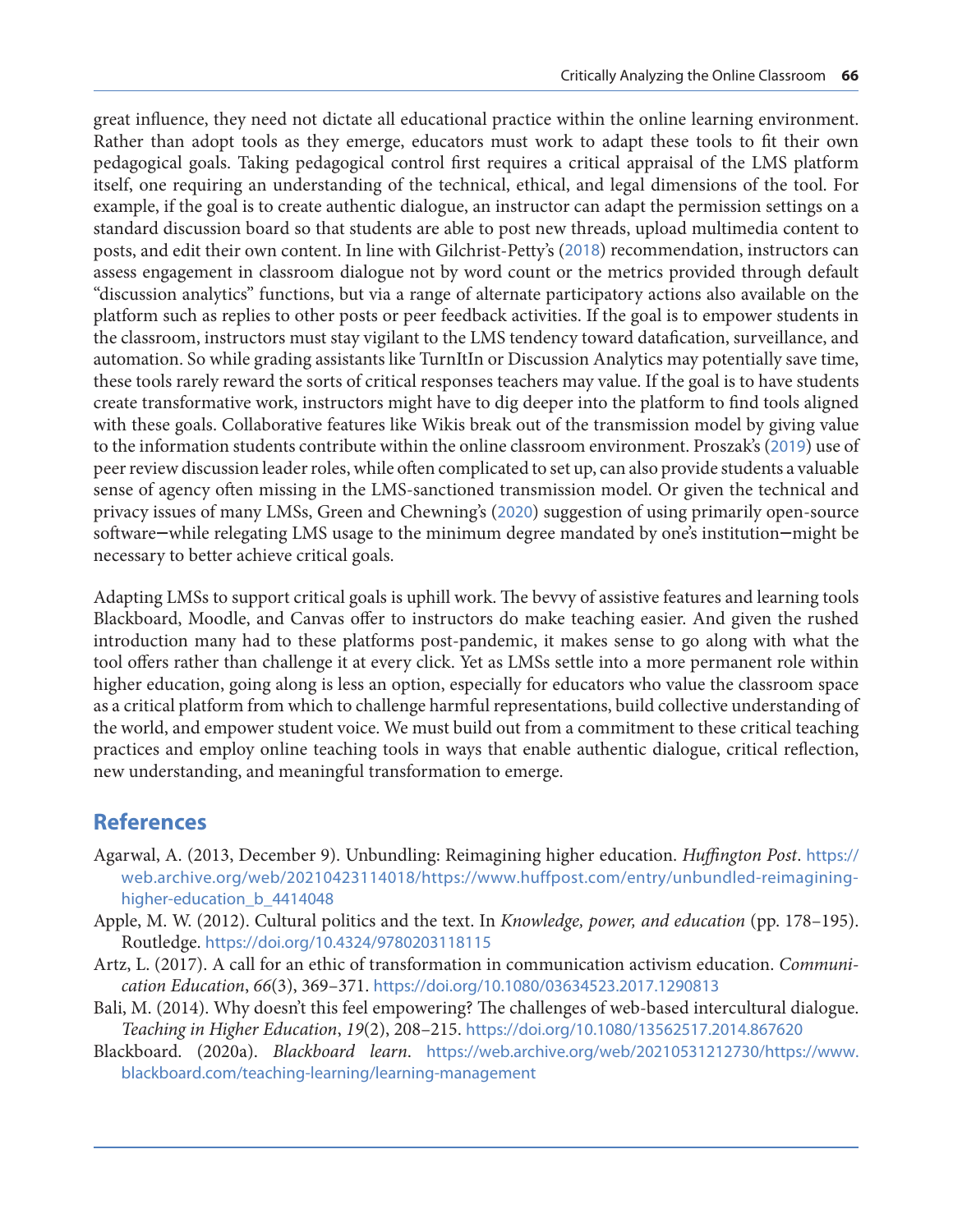- <span id="page-16-0"></span>Blackboard. (2020b). *Blackboard exemplary course program rubric: Are your courses exemplary?* [https://](https://web.archive.org/web/20200716193959/https://www.blackboard.com/resources/are-your-courses-exemplary) [web.archive.org/web/20200716193959/https://www.blackboard.com/resources/are-your-courses](https://web.archive.org/web/20200716193959/https://www.blackboard.com/resources/are-your-courses-exemplary)[exemplary](https://web.archive.org/web/20200716193959/https://www.blackboard.com/resources/are-your-courses-exemplary)
- Blackboard. (2020c). *Performance dashboard*. [https://web.archive.org/web/20210414163002/https://help.](https://web.archive.org/web/20210414163002/https://help.blackboard.com/Learn/Instructor/Performance/Performance_Dashboard) [blackboard.com/Learn/Instructor/Performance/Performance\\_Dashboard](https://web.archive.org/web/20210414163002/https://help.blackboard.com/Learn/Instructor/Performance/Performance_Dashboard)
- Blackboard. (2020d). *Best practice: Benefits of reflective learning*. [https://web.archive.org/web/](https://web.archive.org/web/20210502124920/https://help.blackboard.com/Learn/Instructor/Interact/Best_Practices/Reflective_Learning_Benefits_Best_Practices) [20210502124920/https://help.blackboard.com/Learn/Instructor/Interact/Best\\_Practices/Reflective\\_](https://web.archive.org/web/20210502124920/https://help.blackboard.com/Learn/Instructor/Interact/Best_Practices/Reflective_Learning_Benefits_Best_Practices) [Learning\\_Benefits\\_Best\\_Practices](https://web.archive.org/web/20210502124920/https://help.blackboard.com/Learn/Instructor/Interact/Best_Practices/Reflective_Learning_Benefits_Best_Practices)
- Blackboard. (2020e). *Grade discussions*. [https://web.archive.org/web/20210413211017/https://help.](https://web.archive.org/web/20210413211017/https://help.blackboard.com/Learn/Instructor/Interact/Discussions/Grade_Discussions) [blackboard.com/Learn/Instructor/Interact/Discussions/Grade\\_Discussions](https://web.archive.org/web/20210413211017/https://help.blackboard.com/Learn/Instructor/Interact/Discussions/Grade_Discussions)
- Blackboard. (2020f). *Blackboard terms of use*. [https://web.archive.org/web/20200827184532/https://help.](https://web.archive.org/web/20200827184532/https://help.blackboard.com/Terms_of_Use) [blackboard.com/Terms\\_of\\_Use](https://web.archive.org/web/20200827184532/https://help.blackboard.com/Terms_of_Use)
- Blackboard. (2020g). *Blackboard privacy statement*. [https://web.archive.org/web/20200511112635/https://](https://web.archive.org/web/20200511112635/https://help.blackboard.com/Privacy_Statement) [help.blackboard.com/Privacy\\_Statement](https://web.archive.org/web/20200511112635/https://help.blackboard.com/Privacy_Statement)
- Blackboard. (2020h). *Data and analytics*. [https://web.archive.org/web/20200314130909/https://www.](https://web.archive.org/web/20200314130909/https://www.blackboard.com/teaching-learning/data-and-analytics) [blackboard.com/teaching-learning/data-and-analytics](https://web.archive.org/web/20200314130909/https://www.blackboard.com/teaching-learning/data-and-analytics)
- Blumenstyk, G. (2020, March 11). Why coronavirus looks like a 'black swan' moment for higher ed. *The Chronicle of Higher Education*. [https://web.archive.org/web/20200512061404/https://www.chronicle.](https://web.archive.org/web/20200512061404/https://www.chronicle.com/article/Why-Coronavirus-Looks-Like-a/248219) [com/article/Why-Coronavirus-Looks-Like-a/248219](https://web.archive.org/web/20200512061404/https://www.chronicle.com/article/Why-Coronavirus-Looks-Like-a/248219)
- Buckingham, D. (2013). *Media education: Literacy, learning and contemporary culture*. John Wiley & Sons.
- Burke, A. S., & Fedorek, B. (2017). Does "flipping" promote engagement?: A comparison of a traditional, online, and flipped class. *Active Learning in Higher Education*, *18*(1), 11–24. [https://doi.](https://doi.org/10.1177/1469787417693487) [org/10.1177/1469787417693487](https://doi.org/10.1177/1469787417693487)
- Canvas. (2020a). *Infrastructure: Canvas.* [https://web.archive.org/web/20200513024236/https://www.](https://web.archive.org/web/20200513024236/https://www.instructure.com/canvas/) [instructure.com/canvas/](https://web.archive.org/web/20200513024236/https://www.instructure.com/canvas/)
- Canvas. (2020b). *Adding assignments*. [https://web.archive.org/web/20200513211358if\\_/https://community](https://web.archive.org/web/20200513211358if_/https://community.canvaslms.com/docs/DOC-10384-4152501360) [.canvaslms.com/docs/DOC-10384-4152501360](https://web.archive.org/web/20200513211358if_/https://community.canvaslms.com/docs/DOC-10384-4152501360)
- Canvas. (2020c). *Terms of use*. [https://web.archive.org/web/20170205142653/https://info.canvas.net/](https://web.archive.org/web/20170205142653/https://info.canvas.net/terms-of-use) [terms-of-use](https://web.archive.org/web/20170205142653/https://info.canvas.net/terms-of-use)
- Caplan, S. E. (2005). A social skill account of problematic internet use. *Journal of Communication, 55*(4), 721–736. <https://doi.org/10.1111/j.1460-2466.2005.tb03019.x>
- Center for Teaching and Learning. (2020, March 30). *Keep teaching*. UMass-Amherst. [https://web.](https://web.archive.org/web/20210503115029/https://www.umass.edu/ctl/keep-teaching) [archive.org/web/20210503115029/https://www.umass.edu/ctl/keep-teaching](https://web.archive.org/web/20210503115029/https://www.umass.edu/ctl/keep-teaching)
- Coiro, J. (2003). Exploring literacy on the internet: Reading comprehension on the internet: Expanding our understanding of reading comprehension to encompass new literacies. *The reading teacher*, *56*(5), 458–464. <https://doi.org/10.1177/1086296X11421979>
- Coopman, S. (2009). A critical examination of Blackboard's e-learning environment. *First Monday. 14*(6). <https://journals.uic.edu/ojs/index.php/fm/article/view/2434/2202>
- Darby, F. (2019, February 10). How to be a better online teacher. *The Chronicle of Higher Education*. [https://web.archive.org/web/20210417054625/https://www.chronicle.com/article/how-to-be-a-better](https://web.archive.org/web/20210417054625/https://www.chronicle.com/article/how-to-be-a-better-online-teacher/)[online-teacher/](https://web.archive.org/web/20210417054625/https://www.chronicle.com/article/how-to-be-a-better-online-teacher/)
- Darder, A., Baltondano, M. P., & Torres, R. D. (2003). Critical pedagogy: An introduction. In A. Darder, M. Baltodano, & R. D. Torres (Eds.). *The critical pedagogy reader: Second edition* (pp. 1–23). Routledge. <https://doi.org/10.1017/s0018268000038607>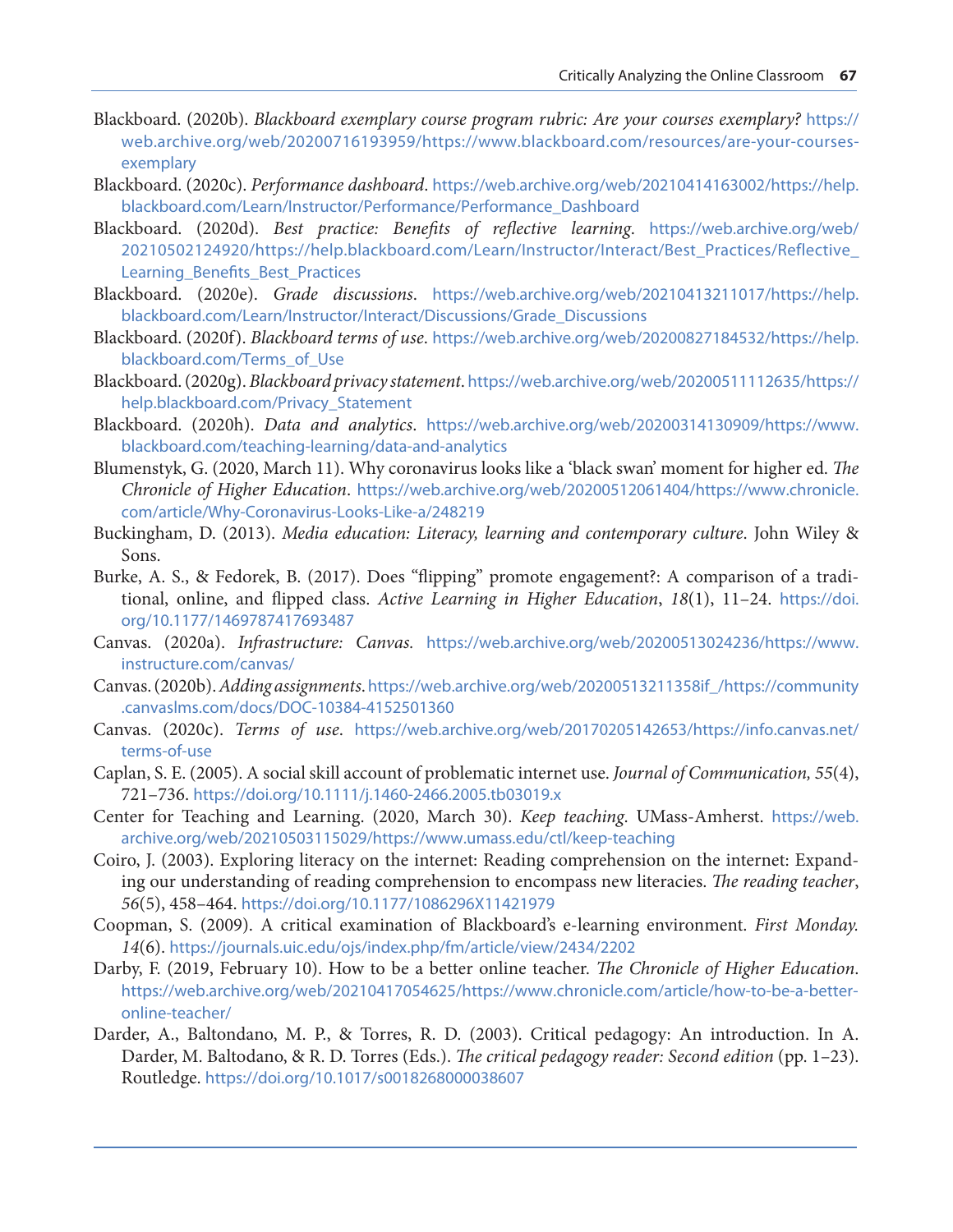- <span id="page-17-0"></span>Dean, J. (2005). Communicative capitalism: Circulation and the foreclosure of politics. *Cultural Politics*, *1*(1), 51–74. <https://doi.org/10.2752/174321905778054845>
- Edutechnica. (2020, February 2). LMS data—Spring 2020 updates. *Edutechnica.* [https://web.archive.org/](https://web.archive.org/web/20210123122902/http://edutechnica.com/2020/02/02/lms-data-spring-2020-updates/) [web/20210123122902/http://edutechnica.com/2020/02/02/lms-data-spring-2020-updates/](https://web.archive.org/web/20210123122902/http://edutechnica.com/2020/02/02/lms-data-spring-2020-updates/)
- Ellsworth, E. (1989). Why doesn't this feel empowering? Working through the repressive myths of critical pedagogy. *Harvard Educational Review, 59*(3), 297–325. [https://doi.org/10.17763/](https://doi.org/10.17763/haer.59.3.058342114k266250) [haer.59.3.058342114k266250](https://doi.org/10.17763/haer.59.3.058342114k266250)
- Freire, P. (1970). *Pedagogy of the oppressed.* (MB Ramos, Trans.) Continuum.
- Frey, L. R., & Palmer, D. L. (2017). Communication activism pedagogy and research: Communication education scholarship to promote social justice. *Communication Education*, *66*(3), 362–367. [https://](https://doi.org/10.1080/03634523.2017.1290812) [doi.org/10.1080/03634523.2017.1290812](https://doi.org/10.1080/03634523.2017.1290812)
- Gilchrist-Petty, E. (2018). Taking interest in students' disinterest: Best practices for mitigating amotivation in the basic course. *Journal of Communication Pedagogy*, *1*, 101–108. [https://doi.org/10.31446/](https://doi.org/10.31446/jcp.2018.17) [jcp.2018.17](https://doi.org/10.31446/jcp.2018.17)
- Giroux, H. A. (2011). *Education and the crisis of public values: Challenging the assault on teachers, students, and public education*. Peter Lang. <https://doi.org/10.3726/978-1-4539-1557-8>
- Goodman, S. (2003). *Teaching youth media: A critical guide to literacy, video production & social change*  (vol. 36). Teachers College Press.
- Green, K. R., & Chewning, H. L. (2020). The fault in our systems: LMS as a vehicle for critical pedagogy. *TechTrends, 64*, 423–431. <https://doi.org/10.1007/s11528-020-00480-w>
- Hetsevich, I. (2016, August 1). Glossary of the must-know elearning terms. *Joomla*. [https://web.archive.](https://web.archive.org/web/20201108100604/https://www.joomlalms.com/knowledge-base/elearning-terms-glossary.html) [org/web/20201108100604/https://www.joomlalms.com/knowledge-base/elearning-terms-glossary.](https://web.archive.org/web/20201108100604/https://www.joomlalms.com/knowledge-base/elearning-terms-glossary.html) [html](https://web.archive.org/web/20201108100604/https://www.joomlalms.com/knowledge-base/elearning-terms-glossary.html)
- House-Peters, L. A., Del Casino Jr, V. J., & Brooks, C. F. (2019). Dialogue, inquiry, and encounter: Critical geographies of online higher education. *Progress in Human Geography*, *43*(1), 81–103. [https://doi.](https://doi.org/10.1177/0309132517735705) [org/10.1177/0309132517735705](https://doi.org/10.1177/0309132517735705)
- LeBlanc, P. (2013, May 31). The new for-profits. *Inside Higher Ed*. [https://web.archive.org/](https://web.archive.org/web/20210419105802/https://www.insidehighered.com/views/2013/05/31/nonprofit-colleges-should-be-wary-new-breed-profit-players-essay) [web/20210419105802/https://www.insidehighered.com/views/2013/05/31/nonprofit-colleges-should](https://web.archive.org/web/20210419105802/https://www.insidehighered.com/views/2013/05/31/nonprofit-colleges-should-be-wary-new-breed-profit-players-essay)[be-wary-new-breed-profit-players-essay](https://web.archive.org/web/20210419105802/https://www.insidehighered.com/views/2013/05/31/nonprofit-colleges-should-be-wary-new-breed-profit-players-essay)
- Lederman, D. (2019, December 17). The biggest movers online. *Inside Higher Ed.* [https://web.archive.](https://web.archive.org/web/20210418181912/https://www.insidehighered.com/digital-learning/article/2019/12/17/colleges-and-universities-most-online-students-2018) [org/web/20210418181912/https://www.insidehighered.com/digital-learning/article/2019/12/17/](https://web.archive.org/web/20210418181912/https://www.insidehighered.com/digital-learning/article/2019/12/17/colleges-and-universities-most-online-students-2018) [colleges-and-universities-most-online-students-2018](https://web.archive.org/web/20210418181912/https://www.insidehighered.com/digital-learning/article/2019/12/17/colleges-and-universities-most-online-students-2018)
- Lederman, D. (2020, March 18). Will the shift to remote teaching be boon or bane for online learning? *Inside Higher Ed.* [https://web.archive.org/web/20210523021505/https://www.insidehighered.com/](https://web.archive.org/web/20210523021505/https://www.insidehighered.com/digital-learning/article/2020/03/18/most-teaching-going-remote-will-help-or-hurt-online-learning) [digital-learning/article/2020/03/18/most-teaching-going-remote-will-help-or-hurt-online-learning](https://web.archive.org/web/20210523021505/https://www.insidehighered.com/digital-learning/article/2020/03/18/most-teaching-going-remote-will-help-or-hurt-online-learning)
- Lewin, T. (2012, May 2). Harvard and M.I.T. team up to offer free online courses. *NewYork Times.* [https://](https://web.archive.org/web/20210416134541/https://www.nytimes.com/2012/05/03/education/harvard-and-mit-team-up-to-offer-free-online-courses.html) [web.archive.org/web/20210416134541/https://www.nytimes.com/2012/05/03/education/harvard-and](https://web.archive.org/web/20210416134541/https://www.nytimes.com/2012/05/03/education/harvard-and-mit-team-up-to-offer-free-online-courses.html)[mit-team-up-to-offer-free-online-courses.html](https://web.archive.org/web/20210416134541/https://www.nytimes.com/2012/05/03/education/harvard-and-mit-team-up-to-offer-free-online-courses.html)
- Lorenz, T., & Alba, D. (2020, April 3). 'Zoombombing' becomes a dangerous organized effort. *New York Times*. [https://web.archive.org/web/20200512051608/https://www.nytimes.com/2020/04/03/](https://web.archive.org/web/20200512051608/https://www.nytimes.com/2020/04/03/technology/zoom-harassment-abuse-racism-fbi-warning.html) [technology/zoom-harassment-abuse-racism-fbi-warning.html](https://web.archive.org/web/20200512051608/https://www.nytimes.com/2020/04/03/technology/zoom-harassment-abuse-racism-fbi-warning.html)
- Manovich, L. (2013). *Software takes command*. Bloomsbury. <https://doi.org/10.5040/9781472544988>
- Martínez-Guillem, S., & Briziarelli, M. (2020) Against gig academia: Connectivity, disembodiment, and struggle in online education. *Communication Education*, *69*(3), 356–372. [https://doi.org/10.1080/03](https://doi.org/10.1080/03634523.2020.1769848) [634523.2020.1769848](https://doi.org/10.1080/03634523.2020.1769848)